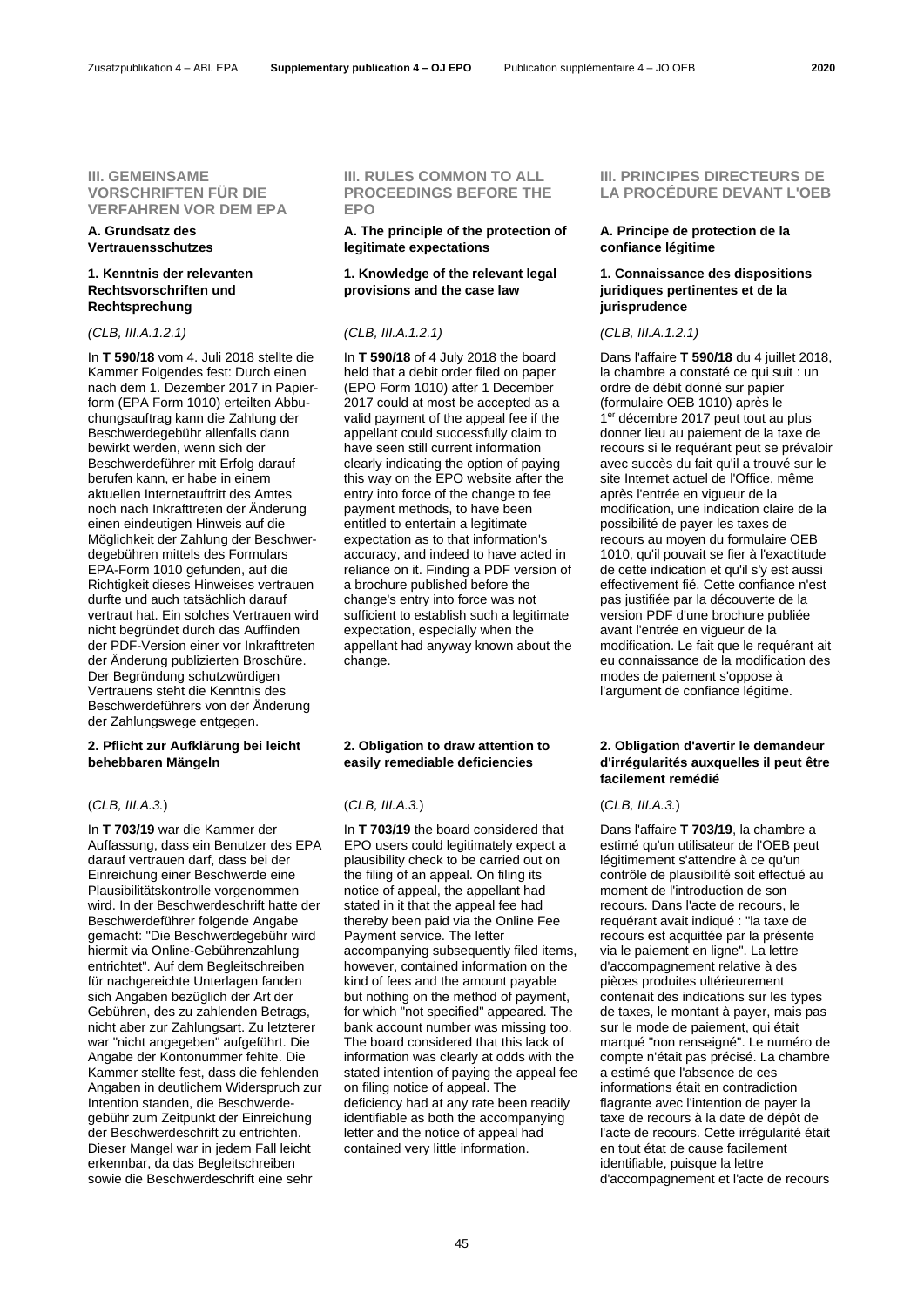begrenzte Anzahl von Informationen enthielten.

Überdies stellte die Kammer fest: Die Tatsache, dass die Zahlung der Beschwerdegebühr als solches in den Zuständigkeitsbereich des Beschwerdeführers fällt, bedeutet nicht, dass alle damit verbundenen Teilaspekte notwendigerweise auch davon betroffen sind. Denn wäre dies der Fall, so wäre die Große Beschwerdekammer in G 2/97 (ABl. EPA 1999, 123) in einem hypothetischen Beispiel nicht zum Schluss gekommen, dass die Kammer den Beschwerdeführer auf einen fehlenden Scheck hätte aufmerksam machen sollen. Vielmehr ging es bei diesem Beispiel nach Ansicht der Kammer darum, dass die klar erkennbare Absicht, eine Verfahrenshandlung mit Einreichen der Beschwerdeschrift vorzunehmen (Zahlung der Beschwerdegebühr), im Widerspruch zur faktisch erfolgten Handlung steht und dies leicht erkennbar ist. Beides war im vorliegenden Fall gegeben.

Der Beschwerdeführer konnte daher erwarten, dass er auf die fehlenden Angaben unter der Rubrik "Zahlungsart" hingewiesen würde, was es ihm in Hinblick auf die über einen Monat vor Fristende erfolgte Einreichung der Beschwerde erlaubt hätte, die Beschwerdegebühr fristgerecht zu entrichten. Die Kammer betrachtete die Beschwerdegebühr als rechtzeitig entrichtet und die Beschwerde galt als eingelegt.

## **B. Rechtliches Gehör B. Right to be heard B. Droit d'être entendu**

### **1. Aus der Entscheidung muss nachweislich erkennbar sein, dass das Vorbringen gehört und berücksichtigt wurde**

In **T 655/13** entschied die Kammer, die Prüfungsabteilung müsse eine Übersetzung zumindest der ihrer Argumentation zugrunde liegenden längeren Passage aus D1 vorlegen oder diese Passage so eindeutig wie möglich angeben, damit die Beschwerdeführer (und ggf. die Kammer) nachvollziehen und überprüfen können, ob die Prüfungsabteilung ihre Eingaben berücksichtigt und somit ihr rechtliches Gehör gewahrt hat.

The board also held that, although it was the appellant's own responsibility actually to pay the appeal fee, the same did not necessarily go for all related aspects of the process. Were that so, the Enlarged Board would not have concluded in G 2/97 (OJ EPO 1999, 123) that, in the hypothetical example given there, the board ought to have drawn the appellant's attention to a missing cheque. In the board's view, the point of that example had instead been to illustrate a situation where a clearly identifiable intention to perform a procedural act on filing notice of appeal (payment of the appeal fee) was at odds with what had actually been done and this discrepancy was readily identifiable. Both these conditions were met in the case in hand.

It had thus been legitimate for the appellant to expect that it would have been alerted to the missing information under the heading "Method of payment", which, since it had filed notice of appeal more than a month before the end of the period available, would have enabled it to pay the appeal fee in time. The board regarded the fee as having been paid in time and deemed the appeal to have been filed.

# **1. Decision must demonstrably show that arguments were heard and considered**

In **T 655/13** the board held that the examining division would need to provide the translation of at least the referenced larger section of document D1 on which it based its reasoning, or identify the relevant passage as clearly as possible, to enable the appellants (and if necessary the board) to understand and verify whether the examining division had taken their arguments into account, thereby respecting their right to be heard.

ne contenaient qu'un nombre très limité d'informations.

La chambre a en outre déclaré que si le paiement de la taxe de recours, en tant que tel, relève de la responsabilité du requérant, cela n'est pas nécessairement vrai de chacun des aspects partiels qui s'y rapportent. En effet, si tel était le cas, la Grande Chambre de recours, dans sa décision G 2/97 (JO OEB 1999, 123), ne serait pas parvenue à la conclusion que, dans un exemple fictif, la chambre aurait dû attirer l'attention du requérant sur l'absence de chèque. De l'avis de la chambre, cet exemple servait avant tout à montrer que l'intention manifeste d'accomplir un acte de procédure (paiement de la taxe de recours) au moment du dépôt de l'acte de recours était en contradiction avec l'acte effectivement accompli, et qu'il était facile de s'en apercevoir. Dans la présente espèce, ces deux critères étaient remplis.

Le requérant pouvait donc légitimement s'attendre à être informé de l'absence de certaines indications dans la rubrique "mode de paiement", ce qui lui aurait permis d'acquitter la taxe de recours dans les délais, étant donné que ledit recours avait été formé plus d'un mois avant l'expiration du délai. La chambre a donc considéré que la taxe de recours avait été payée dans les délais, si bien que le recours était réputé formé.

### **1. Il doit ressortir clairement de la décision que les arguments ont été entendus et pris en considération**

### *(CLB, III.B.2.4.2) (CLB, III.B.2.4.2) (CLB, III.B.2.4.2)*

Dans l'affaire **T 655/13**, la chambre a estimé que la division d'examen devait produire une traduction à tout le moins du long passage du document D1 auquel elle avait renvoyé et sur lequel elle avait fondé son argumentation, ou qu'elle devait mentionner le plus clairement possible le passage pertinent, afin de permettre aux requérants (et si nécessaire à la chambre) de comprendre et de vérifier si la division d'examen avait tenu compte de leurs arguments et, ce faisant, respecté leur droit d'être entendu.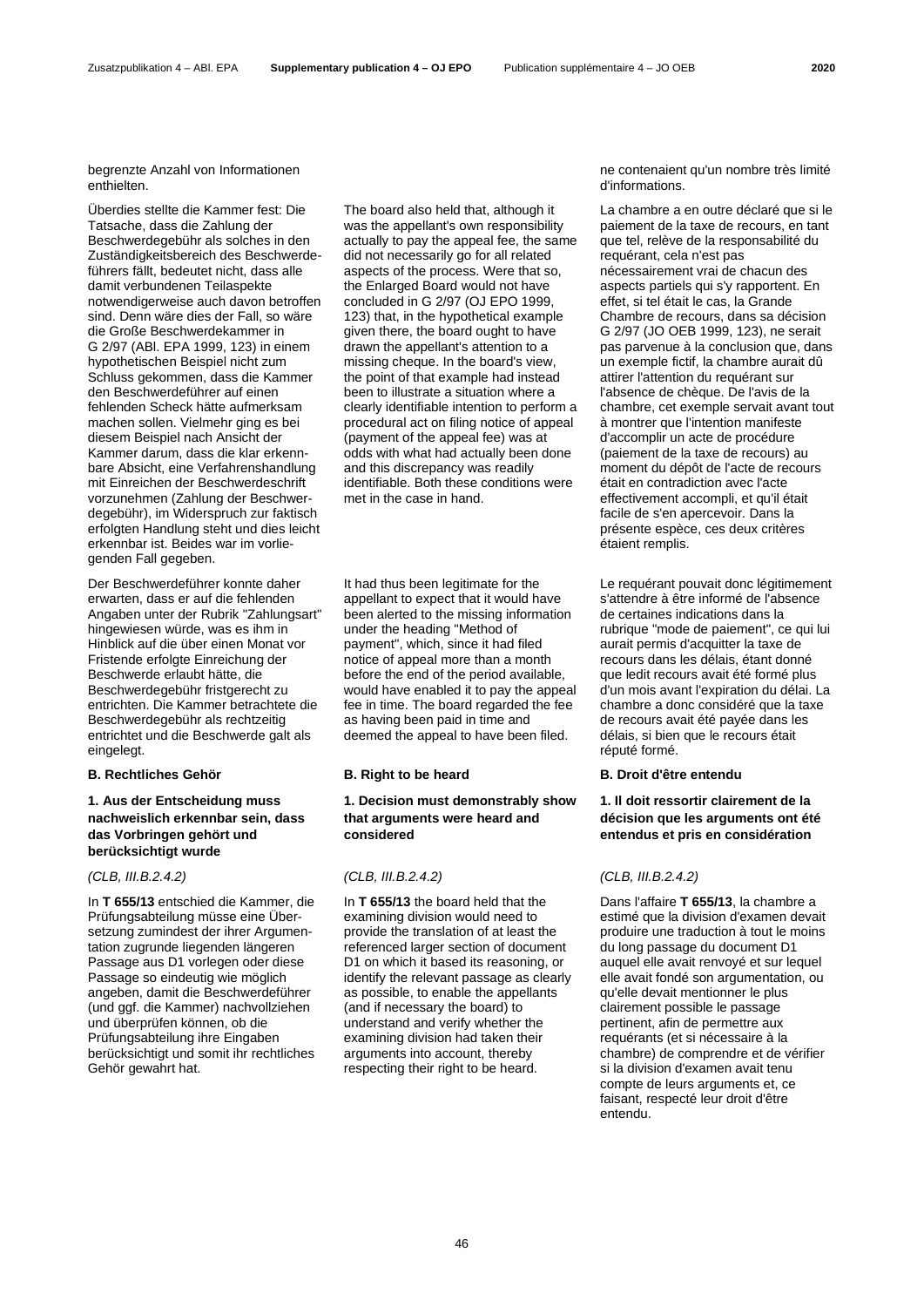### Zusatzpublikation 4 – ABl. EPA **Supplementary publication 4 – OJ EPO** Publication supplémentaire 4 – JO OEB **2020**

### **2. Keine Verpflichtung, jedes einzelne Argument aufzugreifen**

### *(CLB, III.B.2.4.3) (CLB, III.B.2.4.3) (CLB, III.B.2.4.3)*

In **T 448/16** hatte der Beschwerdeführer (Patentinhaber) eine Rüge nach R. 106 EPÜ erhoben und im Wesentlichen geltend gemacht, dass die Kammer ihm hätte mitteilen müssen, welche Merkmale in den verschiedenen Fassungen der Hilfsanträge jeweils fehlten. Dann hätte er entweder geeignete Argumente zugunsten existierender Anträge vorbringen oder einen neuen Antrag formulieren können, mit dem sich das Problem der unzulässigen Erweiterung hätte beseitigen lassen. Die Kammer wandte die ständige Rechtsprechung der Großen Beschwerdekammer an. Hätte sie, nachdem die Angelegenheit ausgiebig mit den Parteien erörtert worden war, dem Beschwerdeführer genau mitgeteilt, welche besonderen Merkmale in Anspruch 1 in einer beliebigen Fassung fehlten, sodass der Beschwerdeführer (Patentinhaber) geeignete Gegenargumente formulieren oder einen zweckmäßig angepassten weiteren Antrag hätte einreichen können, so hätte dies die Sache des Beschwerdeführers zum Nachteil der Beschwerdegegner (Einsprechenden) begünstigt. Die Kammer befand, dass ein solches Vorgehen die Neutralitätspflicht verletzt hätte, weshalb es ihr untersagt sei, so zu handeln. Folglich wies sie die Rüge des Beschwerdeführers zurück und befand, dass sein Anspruch auf rechtliches Gehör nicht verletzt war.

### **3. Erfordernis einer Zustimmung des Anmelders zu einer Textfassung**

### *(CLB, III.B.3.3.) (CLB, III.B.3.3.) (CLB, III.B.3.3.)*

In **T 1227/14** trug der Beschwerdeführer I (Patentinhaber) vor, dass er nicht, wie in der Niederschrift über die mündliche Verhandlung festgehalten, die Anpassung der Beschreibung an die Einspruchsabteilung übertragen habe. Vielmehr habe er für die Anpassung der Beschreibung die Überleitung ins schriftliche Verfahren beantragt, was nicht in der Niederschrift vermerkt war. Er hatte jedoch keinen Antrag auf Korrektur der Niederschrift durch die Einspruchsabteilung gestellt. Allerdings hatte die Einspruchsabteilung die angefochtene Zwischenentscheidung über die Fassung, in der das einspruchsbehaftete Patent aufrechterhalten werden kann, erlassen, ohne diese Fassung, einschließlich der von ihr angepassten Beschreibung, vorher dem Patentinhaber vorzulegen. Damit hat sie den in Art. 113 (2) EPÜ verankerten Grundsatz des rechtlichen Gehörs

### **2. No obligation to address each and every argument**

In **T 448/16** the appellant (patent proprietor) raised an objection under R. 106 EPC, the core of which was that the board should have indicated to the appellant what features were missing in the various versions of the auxiliary requests. This would have allowed the appellant either to provide suitable arguments in favour of existing requests or formulate a new request that could have overcome the problem of added subject-matter. The board applied the established jurisprudence of the Enlarged Board of Appeal. It found that had it, after having discussed the issue exhaustively with the parties, then indicated to the appellant precisely which specific features were missing from claim 1 in any of its versions so that the appellant-proprietor could compose suitable counter-arguments or file a suitably adapted further request, this would have favoured the appellant's case over that of the respondents (opponents). The board stated that such a course of action would have compromised its duty to remain neutral, and thus the board saw itself as prohibited from so doing. The board thus dismissed the appellant's objection and considered that its right to be heard had not been violated.

### **3. The requirement of a text agreed by the applicant**

In **T 1227/14** the appellant I (patent proprietor) submitted that, contrary to what was indicated in the minutes of the oral proceedings, it had not delegated the adaptation of the description to the opposition division. It had instead requested a return to written proceedings for the adaptation of the description, but that had been omitted from the minutes. In spite of this, it had not requested the correction of that omission by the opposition division. The opposition division, however, had issued the impugned interlocutory decision on the text in which the opposed patent could be maintained without first submitting that text – containing the division's adapted description – to the patent proprietor. It had thus violated the principle of the right to be heard laid down in Art. 113(2) EPC. Even and especially where adaptation of the description is

## **2. Aucune obligation de traiter chacun des arguments présentés**

Dans l'affaire **T 448/16**, le requérant (titulaire du brevet) a soulevé une objection en application de la règle 106 CBE, qui consistait essentiellement à dire que la chambre aurait dû lui indiquer quelles caractéristiques faisaient défaut dans les diverses versions des requêtes subsidiaires. Cela lui aurait permis soit de présenter des arguments pertinents à l'appui des requêtes existantes, soit de formuler une nouvelle requête qui aurait remédié au problème des éléments ajoutés. La chambre a appliqué la jurisprudence constante de la Grande Chambre de recours. Elle a estimé qu'elle aurait favorisé la cause du requérant aux dépens de celle des intimés (opposants) si, après avoir discuté de manière circonstanciée de la question en cause avec les parties, elle avait précisément signalé au requérant quelles caractéristiques concrètes manquaient dans l'une quelconque des versions de la revendication 1, afin qu'il puisse répondre par des arguments pertinents ou présenter une nouvelle requête dûment adaptée. La chambre a estimé qu'une telle manière de procéder aurait préjudicié à son obligation de neutralité et lui était donc interdite. Elle a par conséquent rejeté l'objection du requérant et considéré que le droit de celui-ci d'être entendu n'avait pas été enfreint.

### **3. Exigence d'un texte approuvé par le demandeur**

Dans l'affaire **T 1227/14**, le requérant I (titulaire du brevet) a avancé que contrairement à ce qui avait été consigné au procès-verbal de la procédure orale, il n'avait pas chargé la division d'opposition d'adapter la description, mais avait demandé de passer à la procédure écrite aux fins de cette adaptation, ce qui n'était pas mentionné dans le procès-verbal. Il n'avait toutefois pas demandé à la division d'opposition de corriger le procès-verbal. La division d'opposition avait quant à elle rendu la décision intermédiaire contestée concernant le texte dans lequel le brevet frappé d'opposition pouvait être maintenu, sans soumettre au préalable cette version, y compris la description adaptée par ses soins, au titulaire du brevet. Ce faisant, la division d'opposition a enfreint le principe ancré à l'art. 113(2) CBE du droit d'être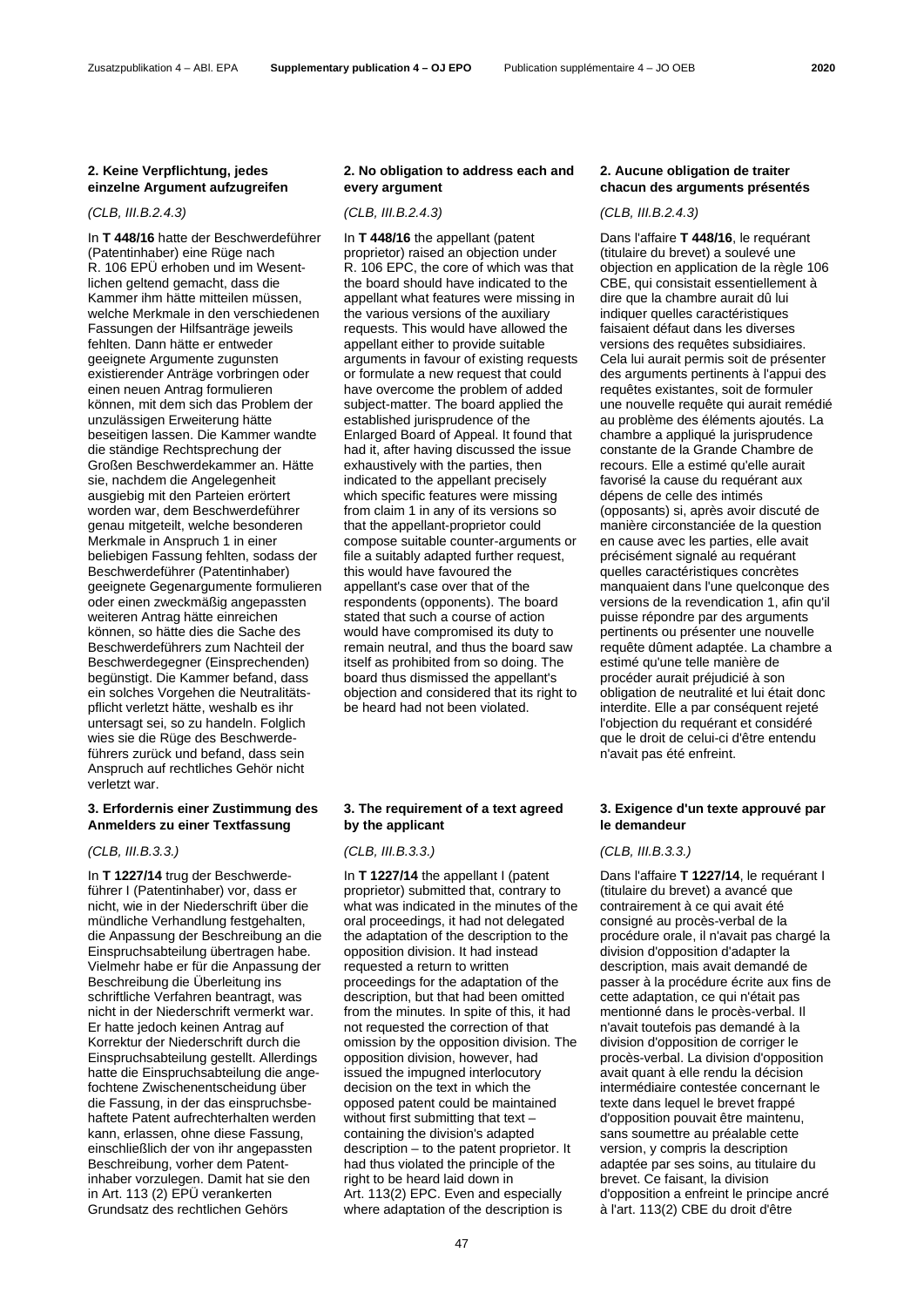verletzt. Auch und gerade in dem Fall, dass die Anpassung der Beschreibung an ein Organ des EPA übertragen wird, kann es von dieser Verpflichtung nicht entbunden werden.

In **T 861/16** verwies die Kammer darauf, dass nirgendwo – weder in der Niederschrift noch in der Entscheidung – vermerkt war, dass der Patentinhaber sein Einverständnis mit der geänderten Fassung erklärt hatte. Auch blieb der Beschwerdegegner (Einsprechende) einen Beweis schuldig, dass der Patentinhaber einer vor der Entscheidung der Einspruchsabteilung präsentierten Fassung ausdrücklich zugestimmt hatte. Die Kammer erklärte, dass der Grundsatz "Qui tacet consentire videtur" nicht im EPÜ verankert ist und es daher nicht ausreicht, den Patentinhaber zu fragen, ob er sich zu den von der Einspruchsabteilung vorgeschlagenen Änderungen in der Beschreibung äußern wolle. Die Einspruchsabteilung hat sicherzustellen, dass der Patentinhaber sein Einverständnis erklärt. Mangels eines solchen Einverständnisses des Patentinhabers mit der aufrechterhaltenen Fassung entschied die Kammer, dass das Verfahren vor der Einspruchsabteilung mit einem wesentlichen Verfahrensfehler behaftet war (Art. 113 (2) EPÜ).

### **C. Mündliche Verhandlung C. Oral proceedings C. Procédure orale**

### **1. Recht auf mündliche Verhandlung im Prüfungs-, Einspruchs- und Beschwerdeverfahren**

### *(CLB, III.C.2.1.) (CLB, III.C.2.1.) (CLB, III.C.2.1.)*

In **G 2/19** entschied die Große Beschwerdekammer, dass die Vorlagefrage 1 unzulässig war. Im Hinblick darauf formulierte die Große Beschwerdekammer die Vorlagefragen 2 und 3 wie folgt um:

2. Ist das Recht gemäß Art. 116 EPÜ auf Durchführung einer mündlichen Verhandlung vor der Beschwerdekammer eingeschränkt, wenn ein Dritter im Sinne von Art. 115 EPÜ gegen den Patenterteilungsbeschluss "Beschwerde" einlegt und dies damit rechtfertigt, im Rahmen des EPÜ sei kein alternativer Rechtsbehelf gegen eine Entscheidung der Prüfungsabteilung gegeben, seine Einwendungen betreffend die angebliche Verletzung von Art. 84 EPÜ nicht zu berücksichtigen?

3. Kann eine Beschwerdekammer ohne Verletzung von Art. 113 (1) und Art. 116 (1) EPÜ die mündliche Verhandlung in Haar durchführen, wenn delegated to an EPO department, there is no scope for releasing it from this obligation.

The board in **T 861/16** noted that there was no mention anywhere, in either the minutes or the decision, that the patent proprietor had approved the amended text. Nor had the respondent (opponent) offered any evidence that the patent proprietor had explicitly approved a text submitted before the opposition division's decision. The board held that since the principle of tacit acceptance (qui tacet consentire videtur) was not established in the EPC, it was not enough to ask the patent proprietor if it wished to comment on the amendments to the description carried out by the opposition division. The opposition division had to ensure that the patent proprietor had given its agreement. The board held that in the absence of the patent proprietor's approval of the version as maintained, the proceedings before the opposition division were vitiated by a substantial procedural violation (Art. 113(2) EPC).

# **1. Right to oral proceedings in examination, opposition and appeal proceedings**

In **G 2/19** the Enlarged Board of Appeal decided that the first referred question was inadmissible and, as a result, reworded the second and third referred questions as follows:

2. Is the right to oral proceedings under Art. 116 EPC before a board of appeal limited where a third party within the meaning of Art. 115 EPC files an "appeal" against the grant of a patent, relying on the argument that there is no alternative legal remedy under the EPC against the examining division's decision to disregard its observations concerning an alleged infringement of Art. 84 EPC?

3. Can a board of appeal hold oral proceedings in Haar without infringing Art. 113(1) and 116(1) EPC if it has

entendu. Même dans le cas où une instance de l'Office européen des brevets est chargée d'adapter la description, elle n'est pas libérée de l'obligation de soumettre le texte à l'approbation du titulaire du brevet.

Dans l'affaire **T 861/16**, la chambre a noté que nulle part, ni dans le procèsverbal ni dans la décision, était indiqué que le titulaire aurait donné son accord sur le texte modifié. De plus, l'intimé (l'opposant) ne présentait aucun fait démontrant que le titulaire avait donné son consentement explicite à un texte présenté préalablement à la décision de la division d'opposition. La chambre a estimé que le principe "qui tacet consentire videtur" n'étant pas établi dans la CBE, il ne suffit pas de demander au titulaire s'il souhaite s'exprimer sur des modifications de la description préparée par la division d'opposition. La division d'opposition doit s'assurer que le titulaire donne son accord. La chambre a estimé que faute d'un accord de la part du titulaire concernant la version maintenue, la procédure devant la division d'opposition était entachée d'un vice majeur de procédure (art. 113(2) CBE).

# **1. Droit à une procédure orale au stade de l'examen, de l'opposition et du recours**

Dans la décision **G 2/19**, la Grande Chambre de recours a jugé irrecevable la première question soumise. En conséquence, elle a reformulé les deuxième et troisième questions soumises comme suit :

2. Le droit à la tenue d'une procédure orale, tel que prévu par l'art. 116 CBE, devant une chambre de recours est-il limité si un tiers au sens de l'art. 115 CBE forme un "recours" contre la décision de délivrer le brevet et qu'il fait valoir, pour justifier son recours, que la CBE ne prévoit aucun autre moyen de recours contre une décision de la division d'examen de ne pas tenir compte de ses observations concernant une violation alléguée de l'art. 84 CBE ?

3. Une chambre de recours peut-elle tenir la procédure orale à Haar sans enfreindre les art. 113(1) et 116(1) CBE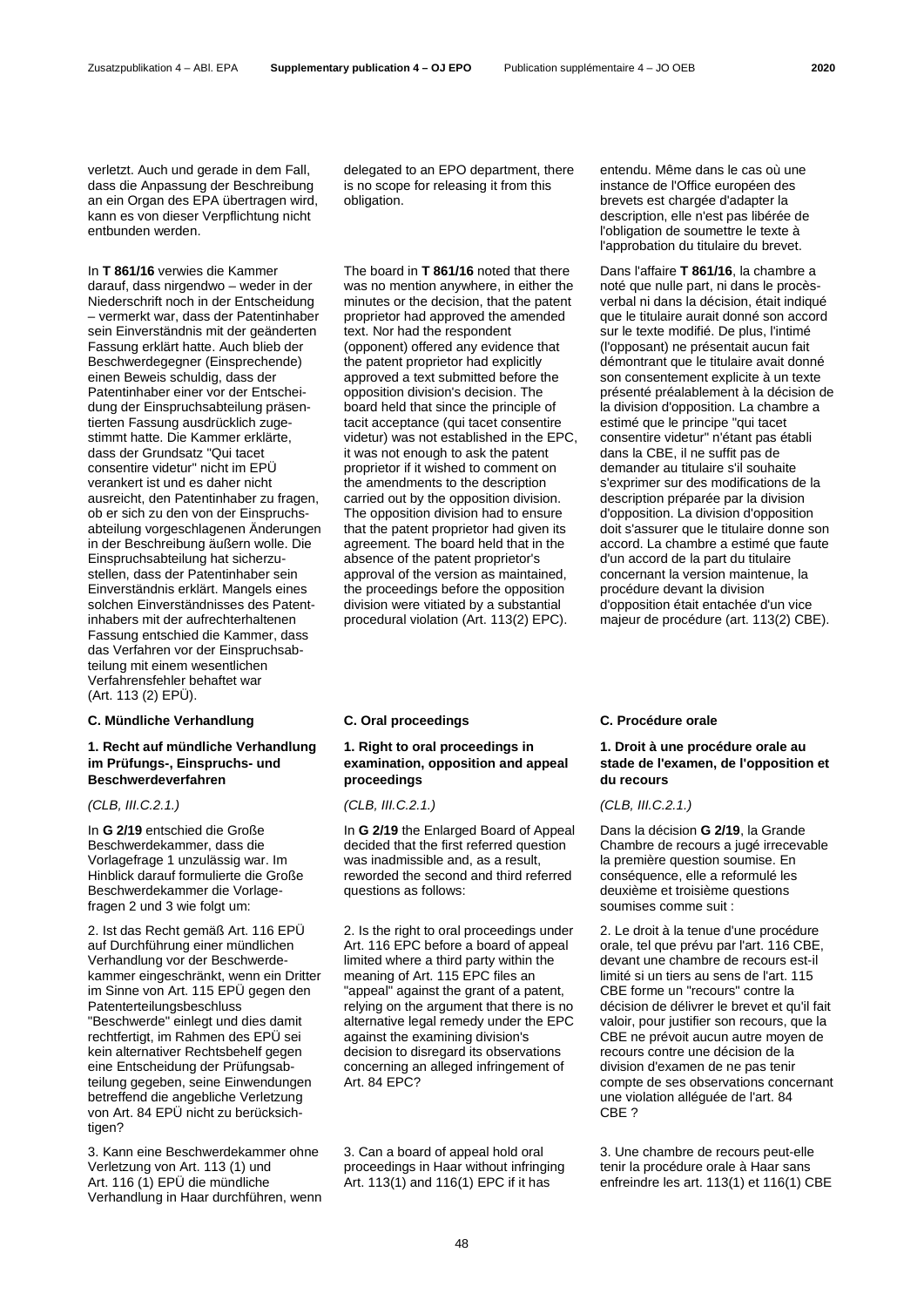eine Verlegung der Verhandlung nach München beantragt wird?

Hinsichtlich der Vorlagefrage 2 wies die Große Beschwerdekammer darauf hin, dass in Art. 116 (1) Satz 1 EPÜ ganz allgemein bestimmt ist, dass eine mündliche Verhandlung stattfindet, wenn ein Beteiligter dies beantragt. Die vorlegende Kammer hatte angenommen, der Dritte sei durch Einlegung seiner Beschwerde zum Beteiligten des Beschwerdeverfahrens geworden und könne demgemäß die Durchführung einer mündlichen Verhandlung verlangen (T 831/17).

Die Große Beschwerdekammer stellte fest, dass diese Sichtweise zu kurz greift, indem sie für das Tatbestandsmerkmal der Beteiligtenstellung isoliert auf die Beteiligung am Beschwerdeverfahren abstellt. Bei verständiger Auslegung zwingt Art. 116 (1) Satz 1 EPÜ nicht zu einem derartigen prozessualen Automatismus. Vielmehr lässt die Regelung Ausnahmen zu. Die Vielfalt im Anwendungsbereich von Art. 116 (1) Satz 1 EPÜ spricht dagegen, dieser Vorschrift gleichsam Absolutheitscharakter beizulegen. Die Norm ist vom Konventionsgeber ersichtlich als Grundsatzregelung für die typischen Fallgestaltungen gedacht, mit denen die Verfahrensorgane des EPA in ihrer täglichen Praxis konfrontiert sind. Ausnahmen vom Grundsatz sind aber nicht ausgeschlossen, wenn die Anwendung aufgrund der besonderen Umstände des Einzelfalls sinnwidrig wäre. Art. 116 (1) Satz 1 EPÜ ist vielmehr dahin einschränkend auszulegen, dass die bloße formale Position als faktischer Beteiligter am Beschwerdeverfahren nicht ausreicht, um die Durchführung einer mündlichen Verhandlung verlangen zu können, wenn der Petent nicht zur Beschwerdeeinlegung befugt ist, weil er im Rechtssinne nicht am vorangegangenen Verfahren beteiligt war oder wenn er einen der Beschwerde nicht zugänglichen Gegenstand verfolgt.

Hinsichtlich der Vorlagefrage 3 wies die Große Beschwerdekammer darauf hin, dass die Tatsache, dass die Kammern ihre rechtsprechende Tätigkeit zurzeit am Standort Haar ausüben, auf Organisationsakte zurückgeht, die die dazu berufenen Organe der EPO im Rahmen ihrer Zuständigkeiten beschlossen und vorgenommen hatten. Bezüglich des Einwands, die Verlagerung der Beschwerdekammern nach Haar befinde sich nicht in Einklang mit den Bestimmungen des EPÜ, sei insoweit also gewissermaßen rechtswidrig, stellte die Große Beschwerdekammer Folgendes fest: Dieser Einwand betraf für sich

been requested that they be held in Munich instead?

As regards question 2, the Enlarged Board observed that Art. 116(1), first sentence, EPC provided very generally that oral proceedings were to take place if so requested by any party to the proceedings. The referring board had assumed that a third party's filing of an appeal had made it a party to the appeal proceedings and that it was therefore entitled to require that oral proceedings be held (T 831/17).

The Enlarged Board considered this view too simplistic in that it took this involvement in appeal proceedings as the sole basis for establishing the required party status. On a reasonable interpretation, however, Art. 116(1), first sentence, EPC did not dictate such an automatic procedural outcome but rather allowed for exceptions. Given the variety in the scope of that provision's application, its nature could not be considered so, as it were, absolute. The legislator had clearly intended it to serve as a basic rule governing the typical cases facing EPO departments in their everyday practice but it could not be ruled out that exceptions to this basic rule might be made where its application would make no sense in the specific circumstances of an individual case. Instead, Art. 116(1), first sentence, EPC was to be interpreted narrowly, such that a purely formal position as de facto party to appeal proceedings was not enough to confer a right to require that oral proceedings be held if the person requesting them had no standing to appeal, because they had not been a party to the foregoing proceedings in the legal sense, or if the grievance they invoked was not appealable.

As regards question 3, the Enlarged Board observed that the fact that the boards currently performed their judicial function in Haar was the result of organisational acts adopted and implemented by the mandated organs of the European Patent Organisation in exercise of their powers. As to the objection that the boards' move to Haar had been contrary to the EPC's provisions and so to a certain extent unlawful, it found that this did not per se fall within the boards' jurisdiction. Their duty under the EPC was to contribute to performance of the EPO's task of granting patents (Art. 4(3) EPC) by exercising judicial powers (Art. 23

s'il est demandé que cette procédure soit déplacée à Munich ?

S'agissant de la question nº 2 de la saisine, la Grande Chambre de recours a fait observer que l'art. 116(1), première phrase CBE prévoit, de manière très générale, qu'il est recouru à la procédure orale sur requête d'une partie à la procédure. La chambre à l'origine de la saisine était partie du principe que le tiers était devenu, en formant son recours, partie à la procédure de recours et qu'il pouvait donc exiger la tenue d'une procédure orale (T 831/17).

La Grande Chambre de recours a constaté que ce point de vue est réducteur, puisqu'il fonde l'élément constitutif de la qualité de partie sur la seule qualité de partie à la procédure de recours. Raisonnablement interprété, l'art. 116(1), première phrase CBE n'impose pas un tel automatisme procédural, mais tolère au contraire des exceptions. La grande diversité de champs d'application s'oppose ce que l'on attribue un caractère absolu à l'art. 116(1), première phrase CBE. À l'évidence, cette disposition a été conçue par le législateur en tant que principe directeur pour les cas de figure standard auxquels les instances procédurales de l'OEB sont confrontées au quotidien. Des exceptions à ce principe ne sont toutefois pas exclues dans les cas où son application serait absurde au regard des circonstances particulières de l'affaire en question. Il convient plutôt de retenir une interprétation restrictive de l'art. 116(1), première phrase CBE, selon laquelle le fait d'avoir, sur un plan purement formel, la qualité de partie de facto à la procédure de recours ne suffit pas pour exiger la tenue d'une procédure orale si l'auteur de la requête n'est pas admis à former un recours, puisqu'il n'était pas partie au sens juridique à la procédure précédente, ou s'il invoque un motif qui n'est pas susceptible de recours.

S'agissant de la question  $n^{\circ}$  3 de la saisine, la Grande Chambre de recours a indiqué que le fait que les chambres exercent actuellement leurs fonctions à Haar résulte d'actes d'ordre organisationnel que les organes de l'Organisation européenne des brevets mandatés à cette fin ont adoptés et mis en œuvre dans le cadre de leurs attributions. Concernant l'objection selon laquelle le transfert des chambres de recours à Haar n'est pas conforme aux dispositions de la CBE et est donc, dans une certaine mesure, irrégulier, la Grande Chambre de recours a retenu que cette objection n'était pas en soi du ressort des chambres de recours.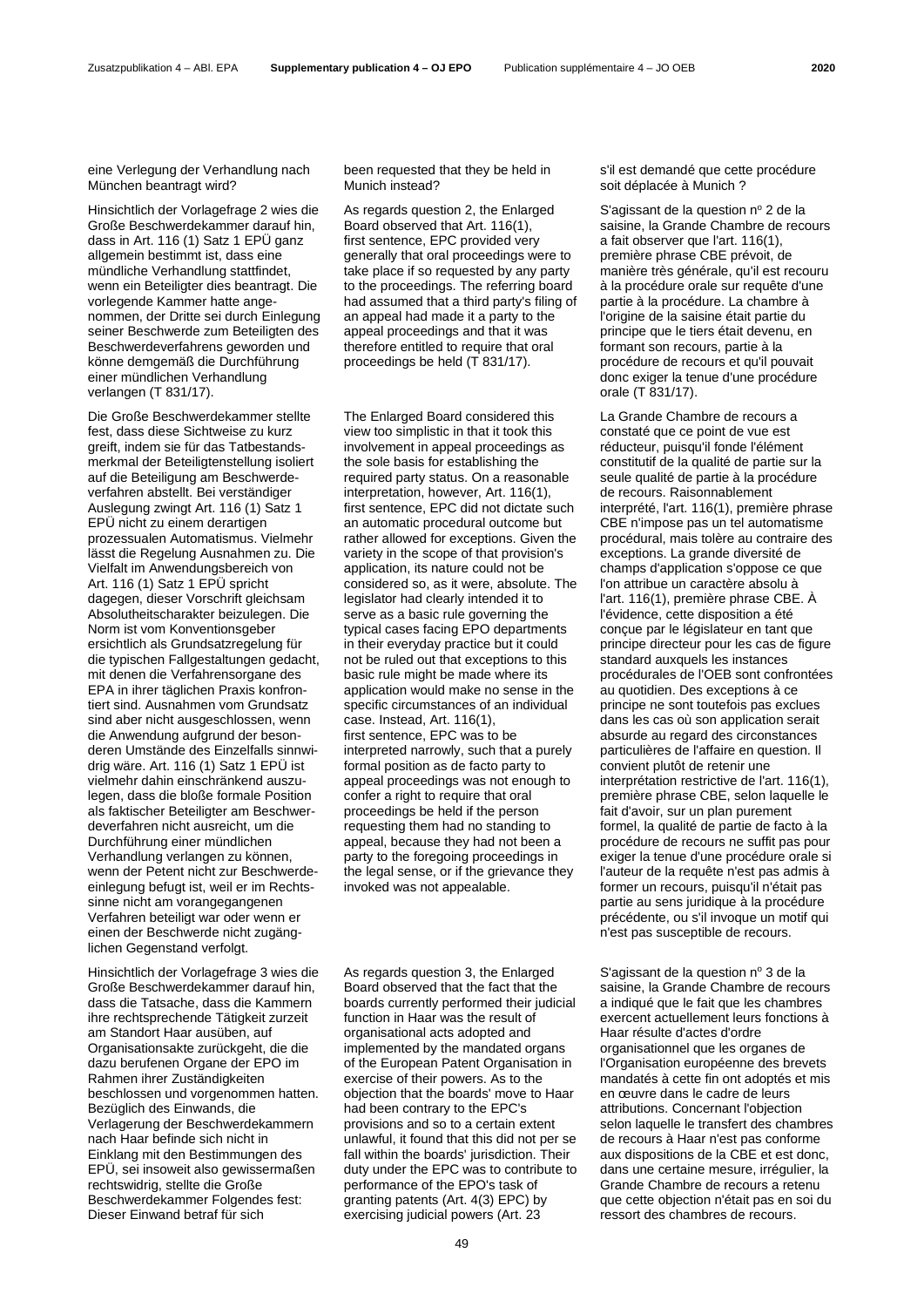genommen nicht die Jurisdiktion der Kammern. Ihnen obliegt nach dem EPÜ, an der Erfüllung der dem EPA übertragenen Aufgabe, europäische Patente zu erteilen (Art. 4 (3) EPÜ), durch Ausübung der rechtsprechenden Gewalt mitzuwirken (Art. 23 EPÜ). Die Überprüfung einer statusbezogenen Frage wie der, ob der Standort der Beschwerdekammern in Haar in Einklang mit den objektiv institutionellen Bestimmungen des EPÜ gewählt ist, betrifft dies zumindest nicht unmittelbar. Gegenstand des Beschwerdeverfahrens nach Art. 106 ff. EPÜ kann sie deshalb allenfalls im Zusammenhang mit der Frage sein, ob geschützte oder schützenswerte subjektive Rechtspositionen eines Verfahrensbeteiligten bei der Wahrnehmung seiner Rechte vor der Kammer durch die Verlagerung ihres Standorts nach Haar beeinträchtigt werden können. Dies war jedoch vorliegend nicht der Fall.

Die Große Beschwerdekammer entschied:

1. Ein Dritter im Sinne von Art. 115 EPÜ, der gegen die Entscheidung über die Erteilung eines europäischen Patents Beschwerde eingelegt hat, hat keinen Anspruch darauf, dass vor einer Beschwerdekammer des EPA mündlich über sein Begehren verhandelt wird, zur Beseitigung vermeintlich undeutlicher Patentansprüche (Art. 84 EPÜ) des europäischen Patents den erneuten Eintritt in das Prüfungsverfahren anzuordnen.

Eine solchermaßen eingelegte Beschwerde entfaltet keine aufschiebende Wirkung.

2. Mündliche Verhandlungen der Beschwerdekammern an deren Standort in Haar verstoßen nicht gegen die Art. 113 (1) und 116 (1) EPÜ.

# **2. Vorbereitung der mündlichen Verhandlung – Festsetzung und Verlegung eines Termins zur mündlichen Verhandlung**

In **T 447/13** hat die Prüfungsabteilung einen Antrag auf Verlegung der mündlichen Verhandlung zurückgewiesen. Die Kammer kam zu folgendem Schluss: Weist die Prüfungsabteilung einen Antrag auf Verlegung der mündlichen Verhandlung mit der Begründung zurück, dass er nicht ausreichend begründet war, dann sollte sie in ihrer Entscheidung klar angeben, was hätte vorgebracht oder erläutert werden müssen. Außerdem befand die Kammer, dass "schwere Erkrankung" im Kontext der Entscheidung über einen Antrag auf Verlegung der münd-

EPC). That did not include, at least not directly, reviewing an organisational matter such as whether choosing to locate the boards in Haar was in keeping with the objective institutional provisions of the EPC. At best, such a matter could be reviewed in appeal proceedings under Art. 106 et seq. EPC in the context of whether the boards' move to Haar was liable to impair the protected or protectable subjective standing of a party to proceedings to exercise its rights before them. That was not in issue here, however.

1. A third party within the meaning of Art. 115 EPC who has filed an appeal against a decision to grant a European patent has no right to have its request for an order that examination proceedings in respect of the European patent be reopened for the purpose of removing allegedly unclear claims (Art. 84 EPC) heard at oral proceedings before an EPO board of appeal.

An appeal filed in such a way has no suspensive effect.

2. Oral proceedings before the boards of appeal at their site in Haar do not infringe Art. 113(1) and 116(1) EPC.

# **2. Preparation of oral proceedings – fixing or changing the date for oral proceedings**

In case **T 447/13** the examining division had refused a request for postponement of oral proceedings. The board concluded that where a request for postponement of oral proceedings is refused on the ground that the request was not sufficiently substantiated, the decision of the examining division should state in clear terms what should have been submitted or explained. Furthermore, the board held that, for the purposes of deciding whether to grant a request for postponement of oral proceedings on grounds of illness, "serious illness" means an illness which Conformément à la CBE, il incombe à celles-ci, par l'exercice du pouvoir de nature juridictionnelle (art. 23 CBE), de concourir à l'exécution de la tâche confiée à l'OEB, qui consiste à délivrer des brevets européens (art. 4(3) CBE). L'examen d'une question juridique comme celle de savoir si le choix du site des chambres de recours à Haar est conforme aux dispositions institutionnelles objectives de la CBE ne relève pas à tout le moins directement de cette compétence. Un tel examen peut donc, dans le meilleur des cas, faire l'objet d'une procédure de recours au titre des art. 106 et suivants CBE s'il est rattaché à la question de savoir si le transfert du site de la chambre de recours à Haar est susceptible de préjudicier à la position juridique subjective – protégée ou à protéger – d'une partie à la procédure qui exerce ses droits devant la chambre. Cela n'était toutefois pas le cas en l'espèce.

The Enlarged Board held: La Grande Chambre de recours a statué comme suit :

> 1. Un tiers au sens de l'art. 115 CBE, qui a formé un recours contre la décision de délivrer un brevet européen, n'a aucun droit à ce qu'une procédure orale ait lieu devant une chambre de recours de l'OEB concernant sa demande de rouvrir la procédure d'examen afin de remédier à un prétendu manque de clarté des revendications du brevet européen (art. 84 CBE).

Un recours formé sur cette base n'a pas d'effet suspensif.

2. Les procédures orales tenues devant les chambres de recours sur leur site de Haar ne violent pas les art. 113(1) et 116(1) CBE.

### **2. Préparation de la procédure orale – Fixation et report de la date d'une procédure orale**

# *(CLB, III.C.6.1.) (CLB, III.C.6.1.) (CLB, III.C.6.1.)*

Dans l'affaire **T 447/13**, la division d'examen a rejeté une requête visant à reporter la procédure orale. La chambre a conclu que lorsqu'une requête visant à reporter la procédure orale est rejetée au motif que la requête n'a pas été suffisamment motivée, la décision de la division d'examen doit indiquer clairement quels éléments auraient dû être soumis ou expliqués. En outre, la chambre a estimé qu'afin de décider s'il fallait faire droit ou non à une requête en report de la procédure orale pour maladie, on entendait par "maladie grave" une maladie assez grave pour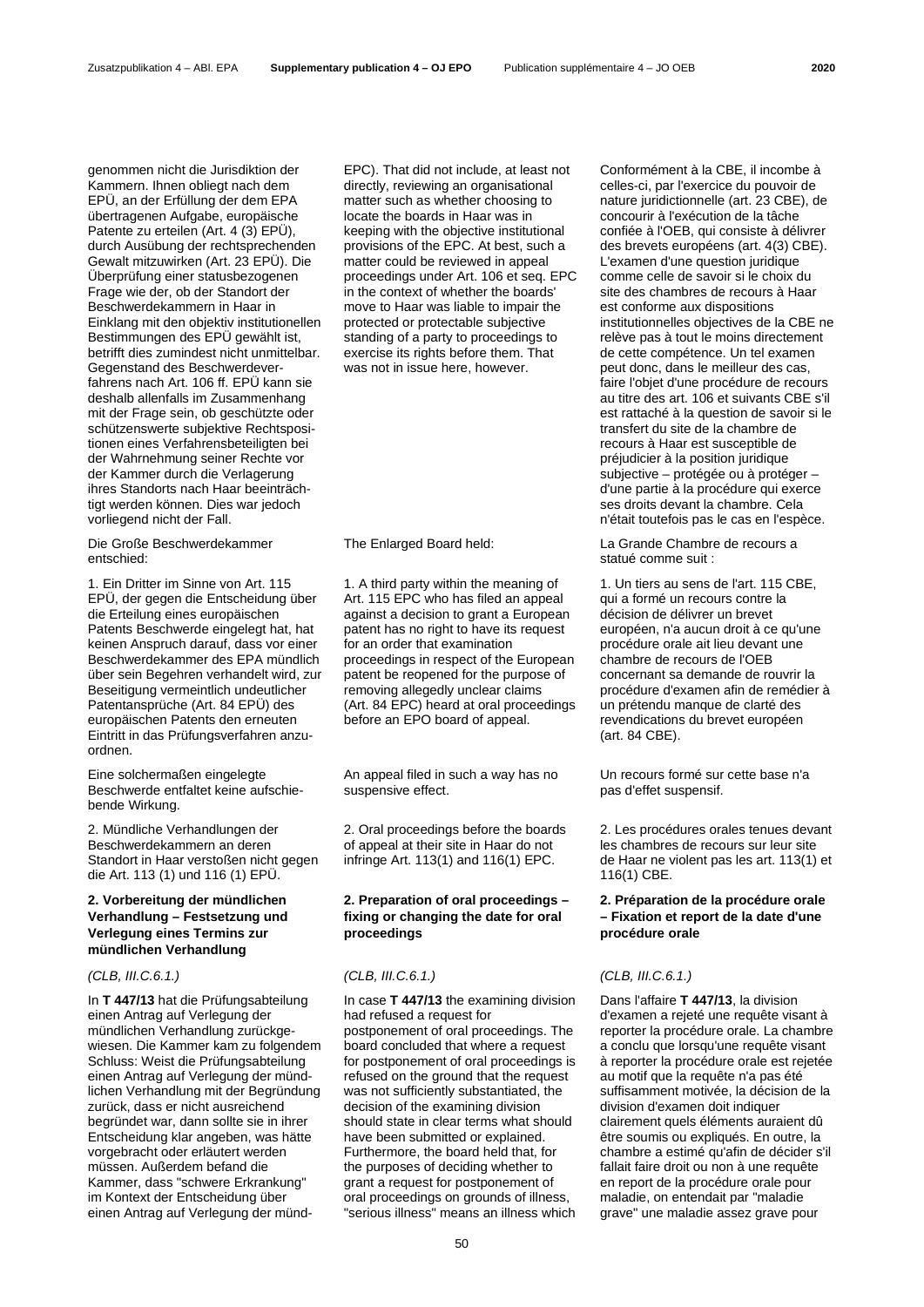lichen Verhandlung bedeutet, dass die Erkrankung so schwer ist, dass sie den Vertreter daran hindert, zur mündlichen Verhandlung anzureisen und die Sache zu dem festgesetzten Termin angemessen zu vertreten.

# **D. Fristen, Weiterbehandlung und Verfahrensunterbrechung**

### **1. Eingangstag von per Fax übermittelten Unterlagen**

Die Kammer in **T 858/18** entschied Folgendes: Wenn der Faxversand eines Schriftstücks im Sinne der R. 50 (3) EPÜ an einem früheren Tag beginnt und mitternachtsüberschreitend an einem späteren Tag endet, dann wird dem gesamten Schriftstück der spätere Tag als alleiniger Eingangstag zuerkannt. Die Kammer verwies auf den Beschluss der Präsidentin des Europäischen Patentamts vom 12. Juli 2007 über die Einreichung von Patentanmeldungen und anderen Unterlagen durch Telefax (ABl. SA 3/2007, 7). Dieser biete keine Rechtsgrundlage für die Zuerkennung des früheren Tags als Eingangstag für den Teil des Schriftstücks, der vor Mitternacht beim EPA eingegangen ist. Der Begriff "Schriftstück" beziehe sich auf die Aufzeichnung einer vollständigen Informationseinheit. Würde ein Teil eines Schriftstücks als eigenständiges Schriftstück betrachtet, könne sich darauf nicht als korrekte Wiedergabe der Informationen, die der Verfasser habe aufzeichnen wollen, berufen werden. Somit könnten unvollständige Teile eines Schriftstücks nicht als eigenständiges Schriftstück gelten. Die Kammer wies darauf hin, dass in T 2061/12 und T 2317/13 ein anderer Ansatz verfolgt worden war, dem zufolge gemäß R. 50 (3) EPÜ dem Teil eines Schriftstücks, der vor Mitternacht beim EPA eingegangen ist, der frühere Eingangstag zuzuerkennen sei. Die Kammer in **T 858/18** stimmte diesem Ansatz nicht zu.

In **T 2307/15** erklärte die Kammer, dass in der vom Beschwerdeführer am 15. Februar 2016 eingereichten Beschwerdebegründung zwar einige Absätze gegenüber der am 16. Februar 2016 eingereichten Fassung fehlten, dem Leser sei es aber auf Grundlage der ersten Fassung trotzdem möglich, die Gründe für den Antrag des Beschwerdeführers auf Aufhebung der angefochtenen Entscheidung sowie die Tatsachen und Beweismittel zu verstehen, auf die sich die Beschwerde stützte. Die Kammer befand, dass die am 15. Februar 2016 per Fax eingeganis sufficiently serious to prevent the representative travelling to oral proceedings and satisfactorily presenting the case on the appointed day.

# **D. Time limits, date of receipt, further processing and interruption of proceedings**

## **1. Date of receipt of documents transmitted by fax**

### *(CLB, III.D.) (CLB, III.D.) (CLB, III.D.)*

In **T 858/18** the board held that if a facsimile transmission of a document within the meaning of R. 50(3) EPC begins on an earlier date and extends beyond midnight to a later date, the entire document is accorded the later date as the single date of receipt. The board considered the Decision of the President of the EPO dated 12 July 2007 concerning the filing of patent applications and other documents by facsimile (OJ SE 3/2007, 7). It provided no legal basis for according the earlier date as the date of receipt for the part of the document arriving at the EPO before midnight. The term "document" referred to the record of a complete unit of information. If part of a document were to be regarded as a document in its own right, it could not be relied upon as a correct reproduction of the information that the author intended to record. Consequently, incomplete sub-parts of a document could not be considered as a document in their own right. The board pointed out that in T 2061/12 and T 2317/13 an alternative approach had been adopted which foresaw according the earlier date of receipt to the part of a document according to R. 50(3) EPC reaching the EPO before midnight. The board in **T 858/18** did not agree with this approach.

In **T 2307/15** the board pointed out that although some paragraphs were missing in the statement setting out the grounds of appeal filed by the appellant on 15 February 2016, when compared with the version filed on 16 February 2016, the former still allowed the reader to understand the reasons for which the appellant requested that the impugned decision be set aside and the facts and evidence on which the appeal was based. The board held that the statement setting out the grounds of appeal received by fax on 15 February 2016 was therefore to

empêcher le mandataire de se rendre à la procédure orale et de présenter ses arguments de manière satisfaisante le jour dit.

# **D. Délais, poursuite et interruption de la procédure**

### **1. Date de réception des documents transmis par télécopie**

Dans l'affaire **T 858/18**, la chambre a estimé que si la transmission par télécopie d'un document au sens de la règle 50(3) CBE commence à une date antérieure et se poursuit après minuit jusqu'à une date ultérieure, la date ultérieure est attribuée à l'ensemble du document comme seule date de réception. La chambre a examiné la Décision de la Présidente de l'OEB en date du 12 juillet 2007, relative au dépôt de demandes de brevet et d'autres pièces par téléfax (JO éd. spéc. 3/2007, 7) et n'y a vu aucune base juridique permettant de retenir la date antérieure comme date de réception pour la partie du document qui est parvenue à l'OEB avant minuit. Le terme "document" désigne la transcription d'une unité d'information complète. Si une partie d'un document était considérée comme un document à part entière, celle-ci ne saurait être invoquée en tant que reproduction correcte des informations que l'auteur souhaitait consigner. Par conséquent, des sous-parties incomplètes d'un document ne peuvent pas être considérées comme un document à part entière. La chambre a fait observer que dans les décisions T 2061/12 et T 2317/13, une autre approche avait été adoptée selon laquelle la date antérieure était attribuée comme date de réception à la partie d'un document au sens de la règle 50(3) CBE parvenue à l'OEB avant minuit. Dans l'affaire **T 858/18**, la chambre ne s'est pas ralliée à cette approche.

Dans la décision **T 2307/15**, la chambre a souligné que, même si certains paragraphes manquaient dans le mémoire exposant les motifs du recours déposé par le requérant le 15 février 2016 si on le comparait à la version déposée le 16 février 2016, le premier permettait néanmoins au lecteur de comprendre les motifs en vertu desquels le requérant demandait l'annulation de la décision attaquée, ainsi que les faits et preuves sur lesquels se fondait le recours. La chambre a estimé que le mémoire exposant les motifs du recours reçu par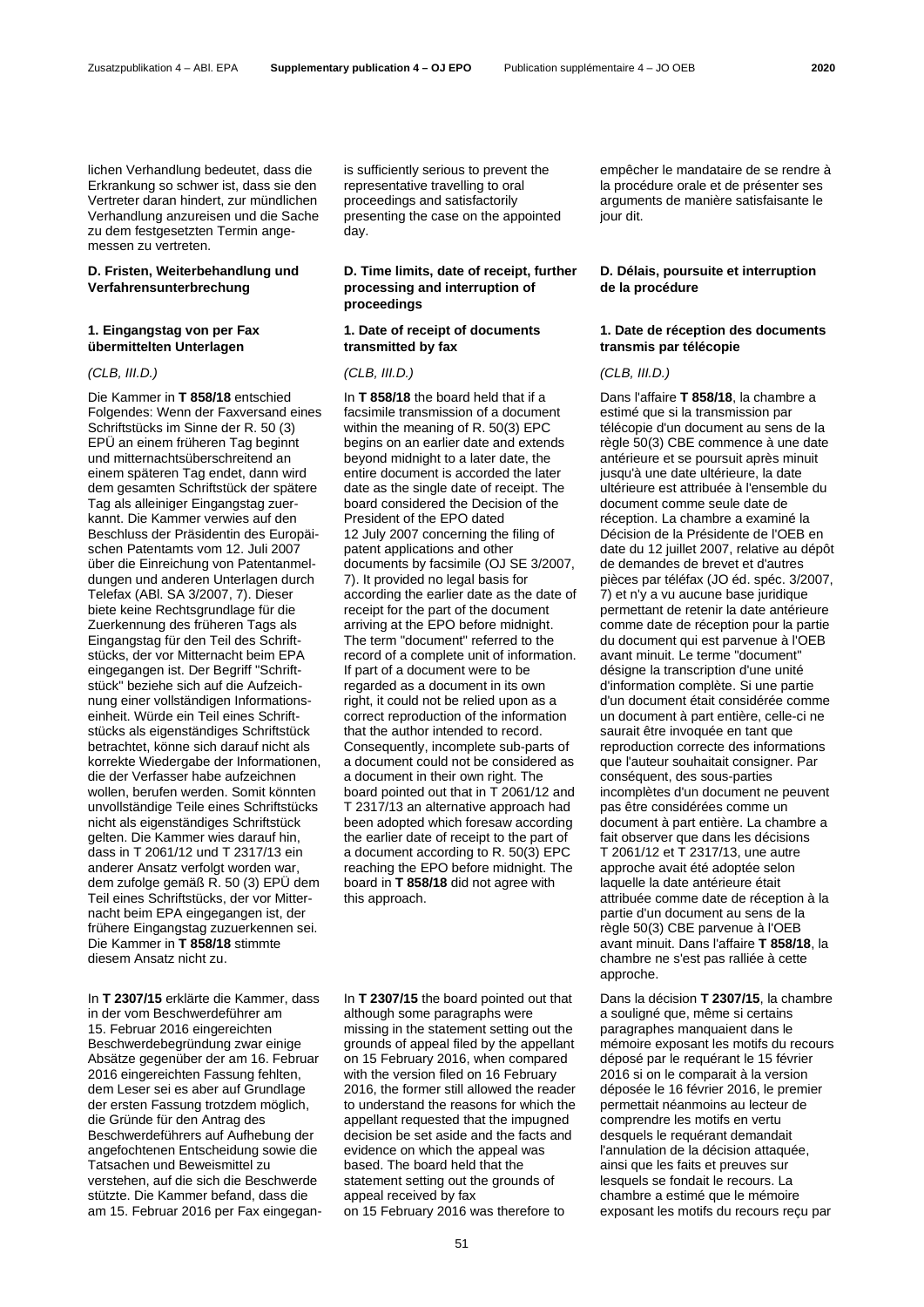gene Beschwerdebegründung daher als vollständig anzusehen sei, weil sie ihren Zweck erfüllte. Aus diesem Grund bestätigte die Kammer den in den Entscheidungen T 2061/12 und T 2317/13 verfolgten Ansatz. Die abweichende Entscheidung **T 858/18**  bleibe eine isolierte Entscheidung in einem Einzelfall und beruhe auf einer Sachlage, die sich von der im vorliegenden Fall unterscheide.

### **2. Unterbrechung des Verfahrens wegen Konkurses (Regel 142 (1) b) EPÜ)**

In **T 54/17** musste die Kammer über die Unterbrechung des Verfahrens entscheiden.

Der Beschwerdeführer (Patentinhaber) legte Beschwerde gegen den Widerruf des Patents durch die Einspruchsabteilung ein. Dieser Entscheidung war bereits ein erstes Beschwerdeverfahren vorausgegangen, in dem die Beschwerdekammer die Angelegenheit zur weiteren Prüfung zurückverwiesen hatte. Patentinhaber waren zu diesem Zeitpunkt die gemeinsamen Anmelder Herr S. (gemeinsamer Vertreter) und Herr P.

Ein Tag vor der terminierten mündlichen Verhandlung beantragte Herr P. die Unterbrechung des Verfahrens, da im Jahr 2015 ein Insolvenzverfahren gegen das Vermögen von Herrn S. eröffnet worden sei, das noch anhängig sei. Daraufhin wurde der Termin zur mündlichen Verhandlung aufgehoben. Mit Schreiben vom 22. Dezember 2017 unterbrach die Rechtsabteilung das Verfahren zum 30. Januar 2015 und mit Schreiben vom 5. März 2018 nahm sie das Verfahren zum 2. Mai 2018 wieder auf.

Die Kammer wies darauf hin, dass der Unterbrechungstatbestand im vorliegenden Fall ab dem 25. März 2015 entfallen war. Im Verfahren nach dem EPÜ bewirkt jedoch der Wegfall des Unterbrechungstatbestands nicht automatisch die Wiederaufnahme des Verfahrens, sondern gemäß R. 142 (2) EPÜ wird das Verfahren erst nach Ablauf einer vom EPA zu bestimmenden Frist wiederaufgenommen, nachdem ihm bekannt gegeben wurde, wer nunmehr berechtigt ist das Verfahren fortzusetzen. Die Berechtigung zur Fortsetzung des Verfahrens wurde dem EPA erst mit Schreiben des Insolvenzverwalters vom 30. Januar 2018 mitgeteilt, woraufhin die Rechtsabteilung den 2. Mai 2018 als Tag der Wiederaufnahme des Verfahrens bestimmte. Dies würde bedeuten, dass

be seen as being complete, since it fulfilled the purpose which it was meant to achieve. Hence, the board confirmed the approach taken in T 2061/12 and T 2317/13. The dissenting decision in **T 858/18** remained an isolated decision in an individual case based on a factual basis different from the case in hand.

# **2. Interruption of proceedings because of insolvency (Rule 142(1)(b) EPC)**

### *(CLB, III.D.3.6.) (CLB, III.D.3.6.) (CLB, III.D.3.6.)*

In **T 54/17** the board was called on to decide on an interruption of the proceedings.

The appellant (patent proprietor) had appealed against the opposition division's revocation of the patent. That decision had come after a first set of appeal proceedings, at the end of which the board had remitted the case for further prosecution. The proprietors at that time were the joint applicants Mr S. (common representative) and Mr P.

On the day before the scheduled oral proceedings, Mr P. requested that the proceedings be interrupted because insolvency proceedings initiated against Mr S. and his property in 2015 were still pending. The oral proceedings were cancelled as a result. By letter of 22 December 2017, the Legal Division interrupted the proceedings with effect from 30 January 2015 and, by letter of 5 March 2018, resumed them with effect from 2 May 2018.

The board observed that the reason for the interruption in this case had come to an end on 25 March 2015. However, in proceedings under the EPC, an end to the reason for their interruption did not automatically result in their resumption; instead, under R. 142(2) EPC, the proceedings were resumed only as from a date specified by the EPO after being informed of who was now authorised to continue them. The EPO had only been informed of the authorisation to continue the proceedings in a letter from the insolvency practitioner of 30 January 2018; the Legal Division had then specified 2 May 2018 as the date on which the proceedings were to resume. That would mean that both the first set of appeal proceedings, which had been closed by decision of 2 October 2015,

télécopie le 15 février 2016 devait donc être considéré comme complet, puisqu'il remplissait la fonction qui lui incombait. La chambre a ainsi confirmé l'approche retenue dans les décisions T 2061/12 et T 2317/13, la décision divergente **T 858/18** restant une décision isolée, rendue dans une affaire particulière reposant sur des faits différents de ceux de la présente espèce.

# **2. Interruption de la procédure à cause d'une faillite (règle 142(1)b) CBE)**

Dans l'affaire **T 54/17**, la chambre devait statuer sur l'interruption de la procédure.

Le requérant (titulaire du brevet) avait formé un recours contre la révocation du brevet par la division d'opposition. Cette décision avait été précédée d'une première procédure de recours à l'issue de laquelle la chambre de recours avait renvoyé l'affaire pour suite à donner. À cette date, les titulaires du brevet étaient les codemandeurs M. S. (représentant commun) et M. P.

La veille de la procédure orale, M. P. a requis l'interruption de la procédure au motif qu'une procédure de faillite avait été engagée en 2015 contre les biens de M. S. et que cette procédure était toujours en instance. La procédure orale a alors été annulée. Par lettre du 22 décembre 2017, la division juridique a interrompu la procédure au 30 janvier 2015 et, par lettre du 5 mars 2018, elle a repris la procédure le 2 mai 2018.

La chambre a fait observer qu'en l'espèce, les circonstances justifiant l'interruption avaient disparu dès le 25 mars 2015. Toutefois, dans la procédure au titre de la CBE, la disparition des circonstances justifiant l'interruption n'entraîne pas automatiquement la reprise de la procédure : conformément à la règle 142(2) CBE, la procédure ne reprend qu'à l'expiration d'un délai imparti par l'OEB après que lui a été communiquée l'identité de la personne désormais habilitée à poursuivre la procédure. C'est seulement par la lettre de l'administrateur judiciaire en date du 30 janvier 2018 que l'Office a été avisé de l'identité de la personne habilitée à poursuivre la procédure, suite à quoi la division juridique a fixé la date de la reprise de la procédure au 2 mai 2018.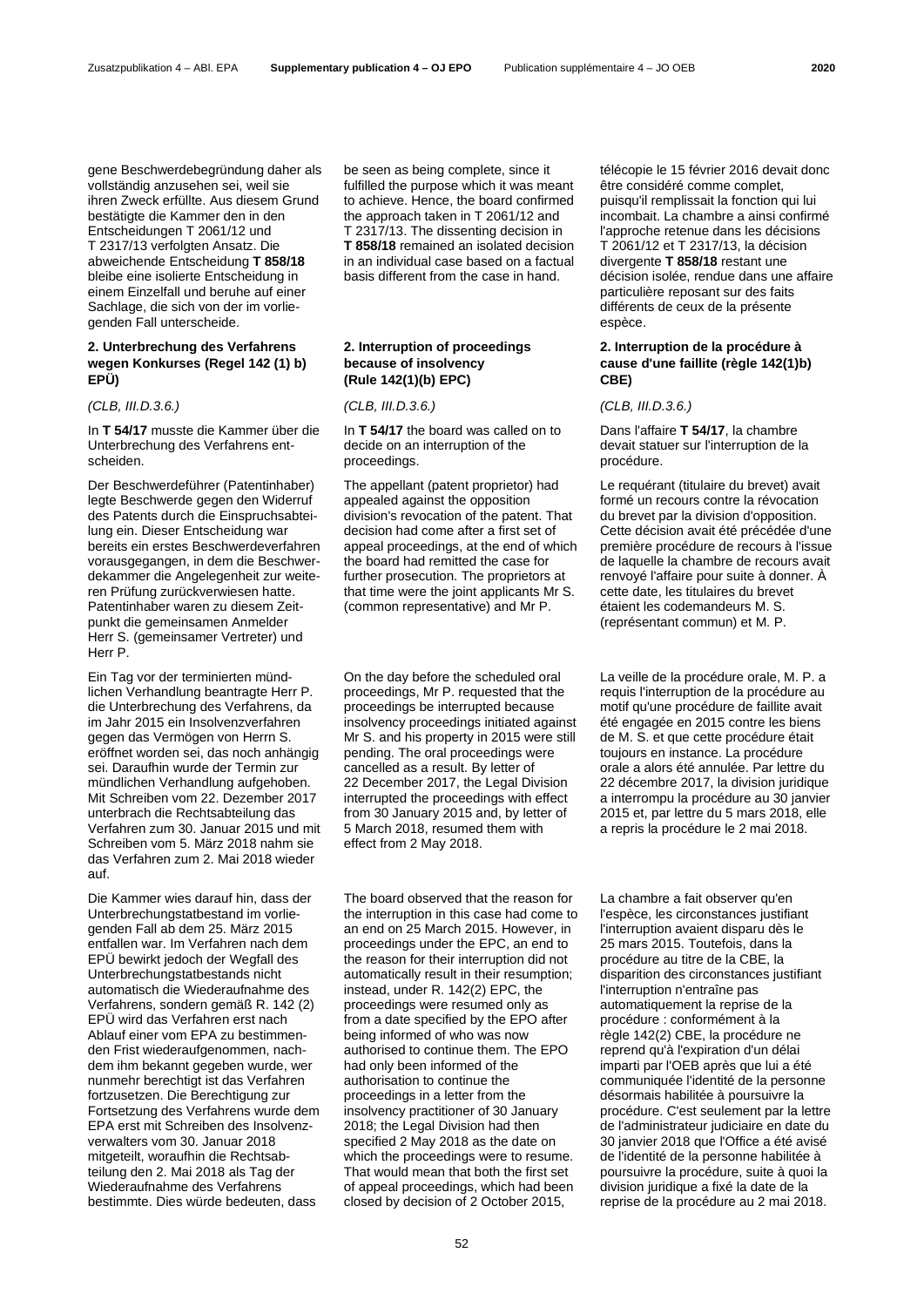sowohl das erste Beschwerdeverfahren, das mit der Entscheidung vom 2. Oktober 2015 abgeschlossen wurde, als auch das daran anschließende Einspruchsverfahren nach der Zurückverweisung gegenstandslos und damit zu wiederholen wären.

Die Kammer war der Auffassung, dass in einem Fall, in dem eine Beschwerde anhängig ist, der Rechtsabteilung keine ausschließliche Zuständigkeit für die Frage der Unterbrechung zusteht. Sie schloss sich damit der in T 854/12 geäußerten Auffassung an, wonach eine Beschwerdekammer in eigener Verantwortung für ihr Verfahren hierüber entscheiden kann. Andernfalls könnte, insbesondere bei einer rückwirkenden Unterbrechung, ein Organ außerhalb der Beschwerdekammern ihr das Verfahren entziehen, ohne dass sie hierauf Einfluss hätte.

Die Kammer war zudem der Auffassung, dass der Patentinhaber die Unterbrechung nicht mehr geltend machen konnte, sodass das Verfahren ohne Einschränkungen fortzusetzen war. Der Zweck der R. 142 (1) EPÜ besteht darin, zum Schutz des Patentinhabers zu verhindern, dass während seiner vorübergehenden Handlungsunfähigkeit nachteilige Verfahrensentwicklungen eintreten (T 854/12). Eine solche Schutzbedürftigkeit bestand allenfalls in dem Zeitraum zwischen dem 30. Januar 2015 und 25. März 2015. Setzt ein Patentinhaber in Kenntnis der Unterbrechungsvoraussetzungen, die ausschließlich in seiner Sphäre liegen, nach dem Wegfall der Unterbrechungsvoraussetzungen das Verfahren über Jahre uneingeschränkt fort, ohne sich darauf zu berufen, so erscheint es unbillig, die Unterbrechung zu einem so späten Zeitpunkt geltend zu machen, mit der Folge, dass das bis dahin erfolgte Verfahren, an dem er bis dato aktiv mitgewirkt hat, zu wiederholen wäre. Dies widerspricht dem Grundsatz von Treu und Glauben (s. auch zur ausreichenden Offenbarung Kapitel II.C.1.1.).

In **T 1389/18** kam die Kammer zu dem Ergebnis, dass die angefochtene Zwischenentscheidung der Einspruchsabteilung rückwirkend als nicht existent zu betrachten war. Folglich waren auch die Beschwerden vor der Kammer gegenstandslos, sodass das Beschwerdeverfahren ohne Entscheidung in der Sache beendet werden musste.

Zum Zeitpunkt der Mitteilung der Rechtsabteilung, welche die Unterand the opposition proceedings ensuing after remittal had been devoid of purpose and had to be conducted again.

The board took the view that, in cases where an appeal was pending, the Legal Division did not have exclusive competence to decide on an interruption. It thereby endorsed the view taken in T 854/12 that a board could decide on this for itself in any proceedings before it because, otherwise, a department outside the boards of appeal could deprive it of its power over those proceedings without its being able to do anything about it, especially if interrupting them retrospectively.

The board also found that the proprietor could no longer invoke the interruption and that the proceedings therefore had to be continued without any restriction. The purpose of R. 142(1) EPC was to protect proprietors against adverse procedural developments during their temporary procedural incapacity (T 854/12). However, such protection had at best been needed from 30 January 2015 to 25 March 2015. If a patent proprietor, despite being aware of circumstances justifying an interruption which wereexclusively within their sphere of influence, continued to act in proceedings for years after those circumstances had come to an end without ever invoking them, it would be unfair for them then to invoke an interruption at such a late stage, with the result that the proceedings conducted up to then, in which they had actively taken part, had to be conducted again. That would be at odds with the principle of good faith (see also, on sufficiency of disclosure, Chapter II.C.1.1.).

In **T 1389/18** the board came to the conclusion that the appealed interlocutory decision of the opposition division had to be retroactively deemed not to exist. The appeals before the board were therefore also devoid of purpose, such that the appeal proceedings had to be ended without a decision on the merits of the case.

At the time of the Legal Division's communication declaring the

Cela signifiait que la première procédure de recours, close par la décision du 2 octobre 2015, ainsi que la procédure d'opposition faisant suite au rejet du recours, étaient sans objet et devaient donc être réitérées.

La chambre a estimé que, dans une affaire où un recours est en instance, la question de l'interruption n'est pas de la compétence exclusive de la division juridique. Elle s'est ainsi ralliée à l'avis exprimé dans la décision T 854/12, selon lequel une chambre de recours peut statuer en toute responsabilité sur ce point dans la procédure dont elle a la charge. Autrement, en particulier dans le cas d'une interruption rétroactive, un organe extérieur aux chambres de recours pourrait lui retirer la procédure sans qu'elle puisse intervenir.

La chambre a également considéré que le titulaire du brevet ne pouvait plus solliciter l'interruption, de sorte que la procédure devait être poursuivie sans aucune restriction. La règle 142(1) CBE a pour but d'empêcher que la procédure ne suive un cours défavorable au titulaire du brevet pendant l'incapacité temporaire de ce dernier, et dès lors de préserver ses droits (T 854/12). Or, cette nécessité de préserver les droits du titulaire du brevet n'a existé, tout au plus, que pendant la période du 30 janvier 2015 au 25 mars 2015. Si le titulaire d'un brevet, ayant connaissance de circonstances qui justifient une interruption de la procédure et sont exclusivement liées à sa propre situation, poursuit la procédure sans restriction pendant plusieurs années après la disparition de ces circonstances sans jamais s'en prévaloir, il serait inéquitable qu'il sollicite l'interruption à un stade aussi tardif, ce qui supposerait de recommencer toute la procédure menée jusqu'alors, et à laquelle le titulaire a participé activement. Ceci serait contraire au principe de la bonne foi (concernant la possibilité d'exécuter l'invention, cf. également chapitre II.C.1.1).

Dans l'affaire **T 1389/18**, la chambre a conclu que la décision intermédiaire contestée de la division d'opposition devait être considérée à titre rétroactif comme non existante. Les recours devant la chambre étaient donc eux aussi dénués d'objet et, par conséquent, la procédure de recours a dû être close sans décision sur le fond.

À la date de la notification par laquelle la division juridique a constaté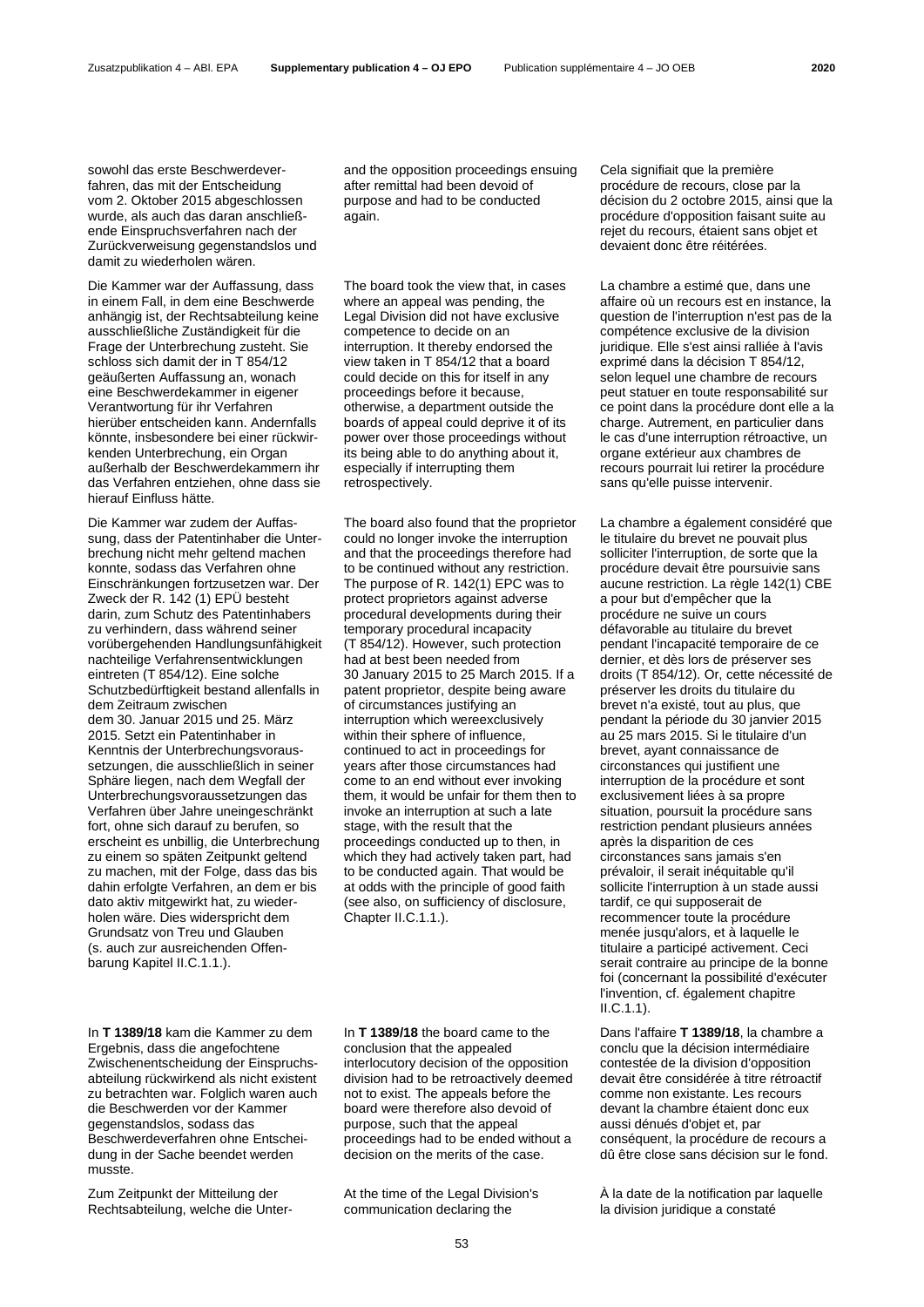brechung des Verfahrens feststellte, war das Einspruchsverfahren vor der Einspruchsabteilung formal noch nicht abgeschlossen, sondern noch anhängig. Dementsprechend war die Rechtsabteilung für die Frage der Unterbrechung nach R. 142 EPÜ zuständig.

Überdies stellte die Kammer fest, dass eine Unterbrechung nach R. 142 (1) b) EPÜ nicht nur den Interessen des Patentinhabers, sondern auch denen seiner Gläubiger dient. Diese Interessen sollen dadurch geschützt werden, dass die Regelung jede Rechtshandlung, sei es durch den Patentinhaber oder durch das EPA, zu verhindern sucht, die geeignet ist, das Patent als Vermögensgegenstand zu beeinträchtigen.

Schließlich musste die Kammer entscheiden, ob sie verpflichtet ist, im Beschwerdeverfahren eine von der Rechtsabteilung während des Beschwerdeverfahrens festgestellte Unterbrechung nach R. 142 EPÜ zu berücksichtigen. Diese Frage hatte die Entscheidung T 854/12 ablehnend beantwortet. Die Kammer in **T 1389/18** hatte jedoch Zweifel, ob die Begründung von T 854/12 auf den vorliegenden Fall übertragbar war. Unter den gegeben Umständen entschied die Kammer, die Feststellung der Rechtsabteilung über die Unterbrechung nicht außer Acht zu lassen. Stattdessen erließ die Kammer ihre frühere Mitteilung erneut, um zu verhindern, dass die Parteien mit einer unklaren Verfahrenssituation konfrontiert sind und dass das Verfahren sich unverhältnismäßig verzögert.

# **E. Wiedereinsetzung in den vorigen Stand**

### **1. Datum, an dem der Irrtum hätte bemerkt werden müssen, ist entscheidend**

In **T 198/16** stellte die Kammer fest, dass die derzeitige Praxis, die Sorgfaltspflicht im Kontext des Wegfalls des Hindernisses mit einer Frist im Sinne von R. 136 (1) EPÜ anzuwenden, als Ausdehnung der Bedeutung der Sorgfaltspflicht aufgefasst werden könnte, weil dadurch der Umfang des maßgeblichen Kriteriums um die Funktion eines außergewöhnlichen vorläufigen Zulässigkeits-/Anwendbarkeitshindernisses erweitert wurde. Nach Auffassung der Kammer war diese Auslegung des "Wegfallkriteriums", die sich nicht auf den Gesetzestext stützen konnte,

proceedings interrupted, the opposition proceedings before the opposition division had not been formally concluded, but were still pending. Accordingly, the Legal Division was competent on the matter of an interruption under R. 142 EPC.

The board held too that an interruption under R. 142(1)(b) EPC serves the protection not only of the interests of the patent proprietor but also those of its creditors. This rule protects these interests by preventing any measure with legal effect from being taken, be it by the proprietor or the EPO, that is liable to adversely affect the patent's value as an asset.

Lastly the board had to decide whether it was required to take into account in the appeal proceedings an interruption under R. 142 EPC declared by the Legal Division during them. The board in T 854/12 had held that not to be the case. However the board in **T 1389/18** doubted whether the reasons given in T 854/12 applied to the case in hand. In the circumstances it decided not to disregard the Legal Division's declaration of an interruption. Instead it reissued its earlier communication to avoid confronting the parties with an unclear procedural situation and disproportionately delaying the proceedings.

### **E. Re-establishment of rights E. Restitutio in integrum**

### **1. Date the error ought to have been noticed is decisive**

### *(CLB, III.E.4.1.1 a)(i)) (CLB, III.E.4.1.1 a)(i)) (CLB, III.E.4.1.1 a) (i))*

In **T 198/16** the board stated that the current practice of applying the duecare requirement in the context of removal of the cause of non-compliance with a period within the meaning of R. 136(1) EPC could well be seen as extending the meaning of the due-care requirement in a way that enlarges the scope of the essentially substantive criterion by adding to it the function of an extraordinary preliminary admissibility/applicability hurdle. The board stated that this approach to the "removal" criterion, which could not be based on the letter of the law, was

l'interruption de la procédure, la procédure d'opposition devant la division d'opposition était encore en instance, et non pas formellement achevée. Aussi la division juridique était-elle compétente au sujet de l'interruption en vertu de la règle 142 CBE.

La chambre a constaté de surcroît qu'une interruption au titre de la règle 142(1)b) CBE ne sert pas uniquement les intérêts du titulaire du brevet, mais également ceux de ses créanciers. Ces intérêts sont protégés en ce sens que cette règle vise à empêcher tout acte juridique, que ce soit de la part du titulaire du brevet ou de celle de l'OEB, susceptible d'affecter le brevet en tant qu'élément d'un patrimoine.

La chambre a dû enfin déterminer si elle est tenue de prendre en considération, dans le cadre de la procédure de recours, une interruption constatée par la division juridique en vertu de la règle 142 CBE au cours de cette procédure. Dans l'affaire T 854/12, il avait été répondu par la négative à cette question. Dans l'affaire **T 1389/18**, la chambre a toutefois exprimé des doutes sur la question de savoir si les motifs exposés dans la décision T 854/12 étaient transposables à l'affaire qu'elle instruisait. Compte tenu des circonstances de l'espèce, la chambre a décidé de ne pas faire abstraction du constat effectué par la division juridique concernant l'interruption, et a émis une nouvelle fois sa notification antérieure, afin d'empêcher que les parties ne doivent faire face à une situation procédurale incertaine et que la procédure ne soit retardée de manière excessive.

### **1. La date à laquelle l'erreur aurait dû être remarquée est décisive**

Dans l'affaire **T 198/16**, la chambre a indiqué que la pratique actuelle consistant à appliquer l'exigence de vigilance dans le contexte de la cessation de l'empêchement au sens de la règle 136(1) CBE pouvait être considérée comme étendant la signification de l'exigence de vigilance d'une manière qui élargit la portée de ce critère essentiellement de fond en y ajoutant la fonction d'obstacle préliminaire extraordinaire à la recevabilité/à l'applicabilité. La chambre a indiqué que cette approche concernant le critère de "cessation", qui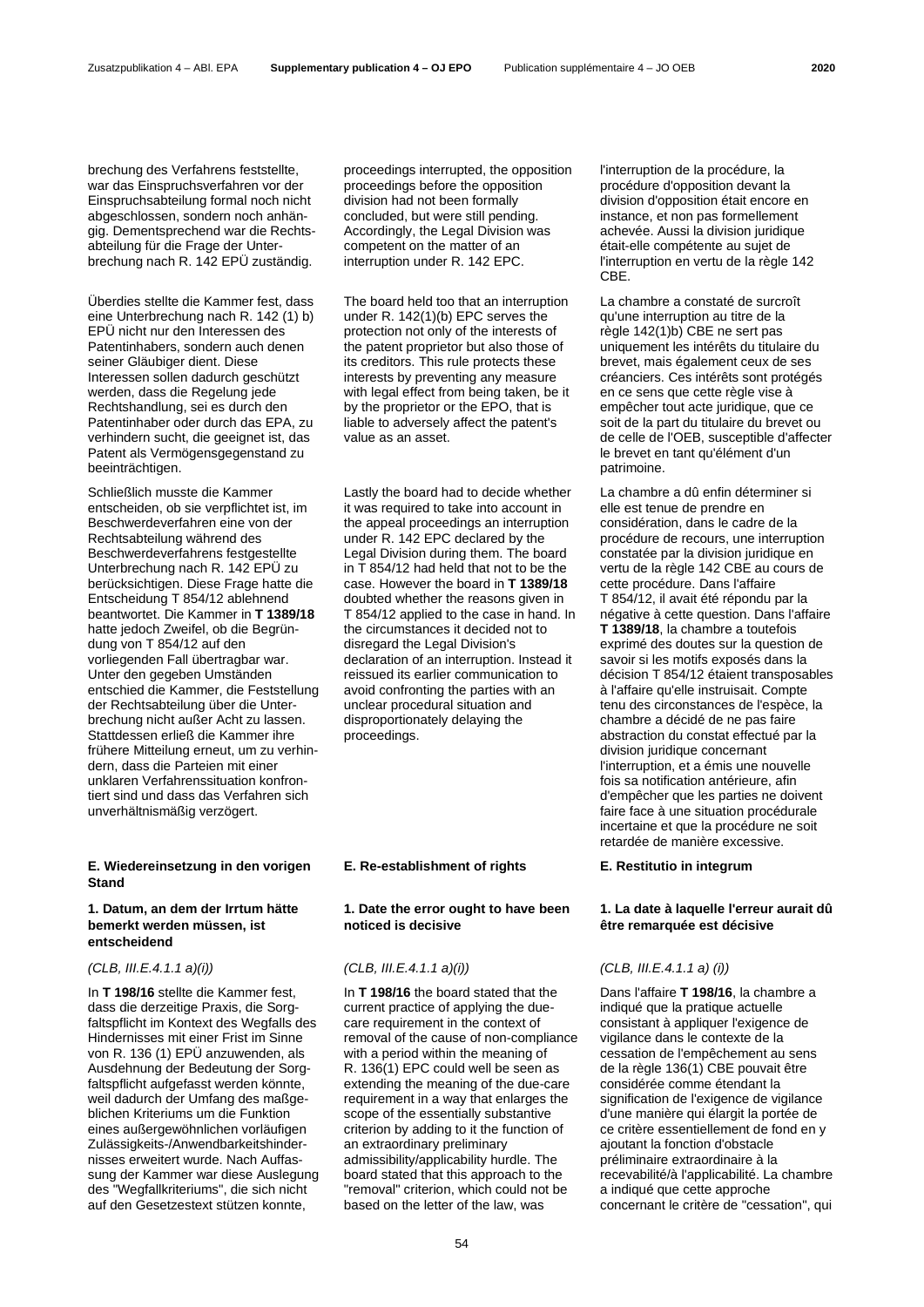zweifelhaft. Die Kammer ließ die Frage der richtigen Auslegung offen.

### **1. Abweichungen von der Verfahrenssprache im mündlichen Verfahren**

In **T 1895/13** hatte der Beschwerdeführer beanstandet, dass die mündliche Verhandlung vor der ersten Instanz ohne Dolmetscher stattgefunden habe, obwohl der Vertreter eine Simultanübersetzung beantragt habe. Die Prüfungsabteilung hatte keine Veranlassung gesehen, von der Verfahrenssprache (Englisch) abzuweichen. Sie hatte zwar angeboten, ihre Ausführungen bei Bedarf auf Deutsch zu erläutern, jedoch abgelehnt, offiziell als Dolmetscher zu fungieren. Laut Vorbringen des Beschwerdeführers erlaube R. 4 (1) EPÜ einem Beteiligten ganz eindeutig, eine von ihm gewählte und rechtzeitig mitgeteilte Amtssprache zu sprechen und zu hören. Die Prüfungsabteilung könne in diesem Fall eine Übersetzung nicht nach eigenem Ermessen verweigern. Dies habe sie jedoch getan und habe damit auch den Anspruch des Beschwerdeführers auf rechtliches Gehör nach Art. 113 (1) EPÜ verletzt, der den Grundsatz der Verfahrensgerechtigkeit widerspiegle.

Die Kammer verwies auf einen vergleichbaren Fall in der Sache T 2249/13. Dort hatte die Kammer in ihrer Mitteilung erklärt, dass laut Aussage des Beschwerdeführers die Prüfungsabteilung gegen R. 4 (1) und (5) EPÜ verstoßen habe, indem sie eine offizielle Verdolmetschung verweigert habe, obwohl der Vertreter des Beschwerdeführers rechtzeitig beantragt habe, eine von der Verfahrenssprache abweichende Amtssprache sprechen und hören zu dürfen. Die Kammer hatte jedoch erklärt, dass selbst bei Vorliegen eines möglichen Verfahrensmangels der Anspruch des Beschwerdeführers auf rechtliches Gehör anscheinend nicht wesentlich beeinträchtigt worden sei (Art. 113 (1) EPÜ). Der Beschwerdeführer habe weder in der mündlichen Verhandlung vor der Prüfungsabteilung noch in der Beschwerdebegründung ein durch fehlende offizielle Verdolmetschung bedingtes Kommunikationsproblem vorgebracht. Vielmehr habe der Beschwerdeführer nur hypothetische Probleme dargelegt, die allgemein auftreten könnten, wenn das Recht auf

therefore doubtful. The board left open the question as to the approach to be followed.

### **F. Sprachen F. Languages F. Langues**

# **1. Derogations from the language of the proceedings in oral proceedings**

### *(CLB, III.F.3.) (CLB, III.F.3.) (CLB, III.F.3.)*

In **T 1895/13** the appellant complained that the oral proceedings at first instance had been held without interpreters although the representative had requested simultaneous translation. The examining division had seen no good reason to depart from the language of the proceedings (English), but had offered to clarify its comments in German where necessary while declining to act officially as interpreters. According to the appellant, R. 4(1) EPC unambiguously allowed a party to both speak and hear an official language chosen by the party and announced in good time. The examining division had no discretion to refuse interpretation in such a situation. By refusing to provide interpretation, the examining division had also infringed the appellant's right to be heard according to Art. 113(1) EPC which reflected the principle of procedural fairness.

The board referred to T 2249/13, which concerned a comparable situation. In that case, the board had stated in its communication that in effect, the appellant's allegation was that the examining division had infringed R. 4(1), (5) EPC by declining to provide official interpretation when the appellant's representative had filed a timely request to speak and hear an official language other than the language of the proceedings. The board, however, had indicated that even if a procedural violation might have occurred, it did not appear to have substantially affected the appellant's right to be heard (Art. 113(1) EPC). The appellant had not set out any actual communication problem caused by the lack of official interpretation, either at the oral proceedings before the examining division or with its statement setting out the grounds of appeal. Instead, the appellant had addressed only hypothetical problems that might occur in general if the right to exchange arguments in a desired language was restricted.

ne pouvait pas être fondée sur la lettre des dispositions, était par conséquent douteuse. La chambre a laissé ouverte la question de l'approche à suivre.

# **1. Dérogations à la langue de la procédure dans les procédures orales**

Dans l'affaire **T 1895/13**, le requérant a critiqué le fait que la procédure orale devant l'instance du premier degré avait eu lieu sans interprète alors même que le mandataire avait demandé des services d'interprétation simultanée. La division d'examen n'avait pas vu de bonne raison de s'écarter de la langue de la procédure (l'anglais), mais avait proposé de clarifier ses observations en allemand si nécessaire, sans pour autant accepter d'agir en tant qu'interprètes officiels. Selon le requérant, il ressortait sans ambiguïté de la règle 4(1) CBE qu'une partie pouvait à la fois s'exprimer et suivre les débats dans une langue officielle de son choix annoncée en temps voulu et la division d'examen n'avait pas le pouvoir de refuser d'assurer des services d'interprétation en pareille situation. Le requérant a estimé qu'en refusant d'assurer l'interprétation, la division d'examen avait également enfreint son droit d'être entendu en vertu de l'art. 113(1) CBE, droit qui reflète le principe d'équité procédurale.

La chambre a renvoyé à l'affaire T 2249/13 qui traite d'une situation comparable. Dans cette affaire, la chambre avait indiqué dans sa notification que, selon le requérant, la division d'examen avait enfreint la règle 4(1) et (5) CBE en refusant de fournir des services officiels d'interprétation alors que le mandataire du requérant avait présenté dans les délais une requête visant à s'exprimer et à suivre les débats dans une langue autre que la langue de la procédure. La chambre avait toutefois indiqué que même si un vice de procédure avait pu être commis, cela ne semblait avoir eu aucune incidence significative sur le droit d'être entendu du requérant (art. 113(1) CBE). Le requérant n'avait pas fait état d'un quelconque problème effectif de communication résultant de l'absence de services d'interprétation officiels, ni lors de la procédure orale devant la division d'examen ni dans son mémoire exposant les motifs du recours. Il n'avait évoqué que des problèmes hypothétiques, susceptibles de se présenter de manière générale lorsque le droit d'échanger des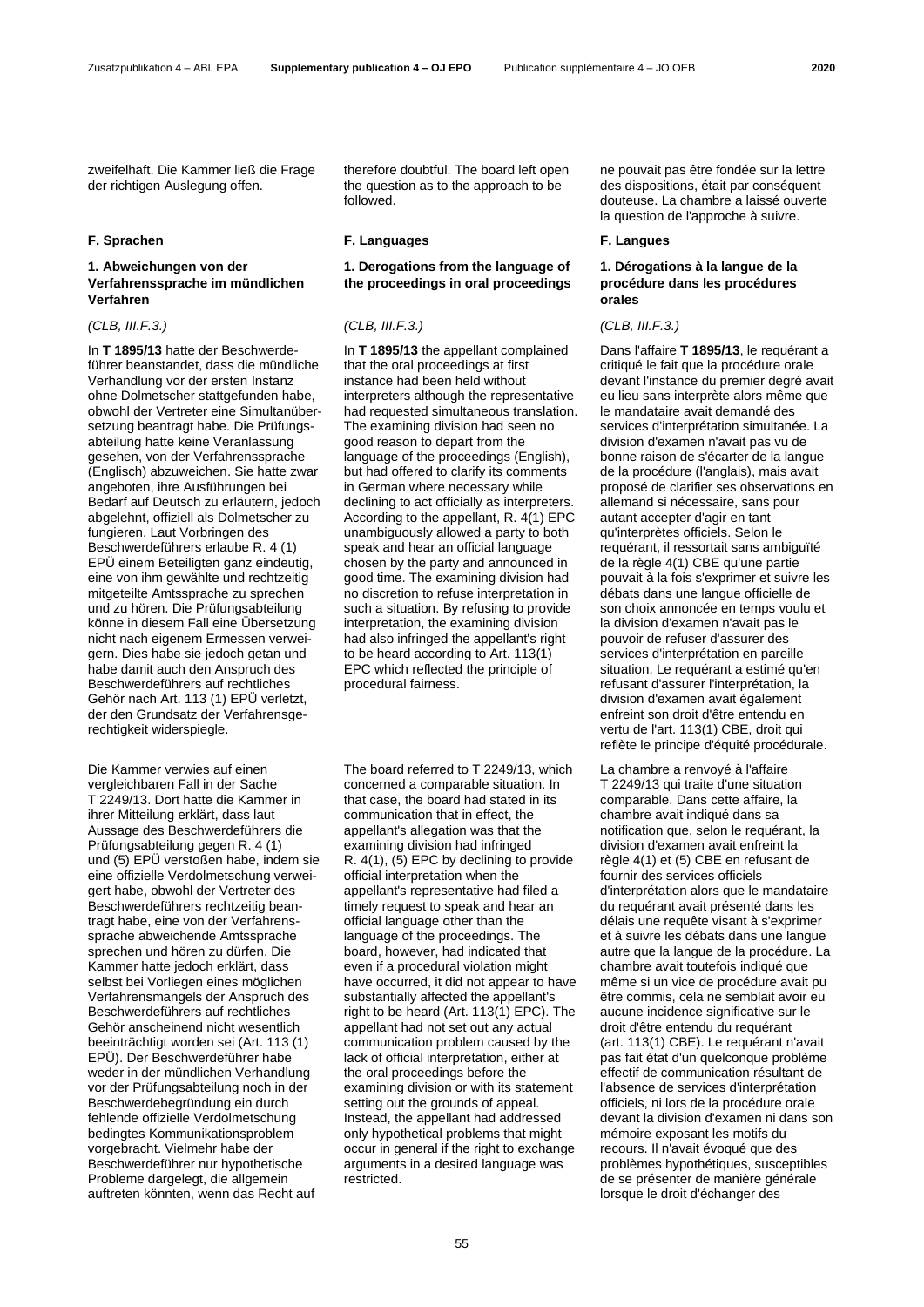Äußerung in einer gewünschten Sprache eingeschränkt werde.

Die Kammer im vorliegenden Fall fügte hinzu, dass der Hinweis auf ein potenzielles Problem nicht bedeutet, dass das Problem tatsächlich aufgetreten ist. Die Beweislast lag beim Beschwerdeführer, und dieser war seiner Verpflichtung zur Vorlage von Tatsachen für die Prüfung, ob eine wesentliche Rechtsverletzung vorlag, nicht nachgekommen.

### **G. Formale Aspekte der Entscheidungen der Organe des EPA**

### **1. Form der Entscheidung 1. Form of decisions 1. Forme des décisions**

### **1.1 Unterzeichnung der Entscheidung nach Regel 113 EPÜ**

In **J 16/17** befand die Kammer, dass das Erfordernis der R. 113 (1) EPÜ, wonach Entscheidungen des Europäischen Patentamts mit der Unterschrift und dem Namen des zuständigen Bediensteten zu versehen sind, keine reine Formsache ist, sondern ein wesentlicher Verfahrensschritt im Entscheidungsprozess. Name und Unterschrift dienen dazu, die Verfasser der Entscheidung auszuweisen und auszudrücken, dass diese für den Inhalt vorbehaltlos die Verantwortung übernehmen. Dieses Erfordernis soll Willkür und Missbrauch verhindern und nachprüfbar machen, dass das zuständige Organ die Entscheidung getroffen hat. Damit verkörpert es rechtsstaatliche Prinzipien.

### **1.2 Defizitäre Begründungen nicht ausreichend im Sinne der Regel 111 (2) EPÜ**

In **T 655/13** befand die Kammer Folgendes: Damit die Prüfungsabteilung ihre auf eine maßgebliche Entgegenhaltung in einer Nichtamtssprache gestützte Begründung für die Kammer verständlich machen kann, muss sie die im Prüfungsverfahren hinzugezogene Übersetzung zumindest der relevanten Abschnitte des Dokuments (oder sogar des gesamten Dokuments, wenn dies für das allgemeine Verständnis erforderlich ist) in einer Amtssprache des EPA zur Verfügung stellen. Andernfalls ist die Kammer nicht in der Lage, die Entscheidungsbegründung zu überprüfen und in bestimmten Fällen zu beurteilen, ob die Entscheidung begründet ist oder nicht, was einen Verstoß gegen das Rechtserfordernis begründeter EntThe current board added that indicating a potential problem did not mean that the problem had actually occurred. The burden of proof lay with the appellant, who had not satisfied its obligation to submit facts allowing an assessment of whether there had been a substantial violation of rights.

### **G. Formal aspects of decisions of EPO departments**

### **1.1 Signatures on a decision under Rule 113 EPC**

### *(CLB, III.K.3.3.) (CLB, III.K.3.3.) (CLB, III.K.3.3.)*

In **J 16/17** the board held that the requirement laid down in R. 113(1) EPC, according to which decisions from the European Patent Office must be signed by and state the name of the employee responsible, is not just a mere formality but an essential procedural step in the decision-taking process. The name and the signature serve to identify the decision's authors and express that they unconditionally assume responsibility for its content. This requirement is aimed at preventing arbitrariness and abuse and ensuring that it can be verified that the competent body has taken the decision. It therefore constitutes an embodiment of the rule of law.

### **1.2 Deficient reasoning insufficient for the purposes of Rule 111(2) EPC**

In **T 655/13** the board held that in order for the examining division to make its reasoning on the basis of a pertinent prior-art document in a non-official EPO language comprehensible to the board, it must provide the translation used in the examination proceedings of at least the relevant sections of the document (or even of the whole document, if this is necessary for its overall understanding) into an official language of the EPO. Otherwise, the board is unable to examine the reasons for the decision, and in certain cases even whether the decision was justified or not, which amounts to a violation of the legal requirement for reasoned decisions under R. 111(2) EPC.

arguments dans la langue souhaitée se trouvait limité.

La présente chambre a ajouté que le fait de mentionner un problème potentiel ne signifiait pas que ce problème ait effectivement été rencontré. La charge de la preuve incombait au requérant, lequel ne s'était pas acquitté de son obligation de présenter les faits permettant de déterminer s'il y avait eu ou non une violation fondamentale de ses droits.

### **G. Aspects formels des décisions des instances de l'OEB**

### **1.1 Signatures apposées à une décision selon la règle 113 CBE**

Dans l'affaire **J 16/17**, la chambre a estimé que la condition énoncée à la règle 113(1) CBE, selon laquelle les décisions de l'Office européen des brevets doivent être signées par l'agent responsable et indiquer son nom, n'est pas une simple formalité mais une étape procédurale essentielle du processus de prise de décision. Le nom et la signature servent à identifier les auteurs de la décision et à exprimer leur responsabilité inconditionnelle visà-vis de son contenu. Cette exigence vise à prévenir l'arbitraire et les abus et à garantir la possibilité de vérifier que l'organe compétent a pris la décision. Elle constitue donc une expression de la prééminence du droit.

# **1.2 Motifs incomplets et insuffisants au sens de la règle 111(2) CBE**

### *(CLB, III.K.3.4.4 b)) (CLB, III.K.3.4.4 b)) (CLB, III.K.3.4.4 b))*

Dans l'affaire **T 655/13**, la chambre a jugé que, pour que la division d'examen puisse motiver sa décision sur la base d'un document pertinent de l'état de la technique dans une langue non officielle de l'OEB compréhensible par la chambre, elle devait au moins fournir la traduction, utilisée lors de la procédure d'examen, des sections pertinentes du document (ou même de l'ensemble du document, si cela était nécessaire à sa compréhension globale) dans une langue officielle de l'OEB. Dans le cas contraire, la chambre n'est pas en mesure d'examiner les motifs de la décision et, dans certains cas, même de déterminer si la décision était justifiée ou non, ce qui constitue une violation de l'obligation de motiver les décisions au titre de la règle 111(2) CBE.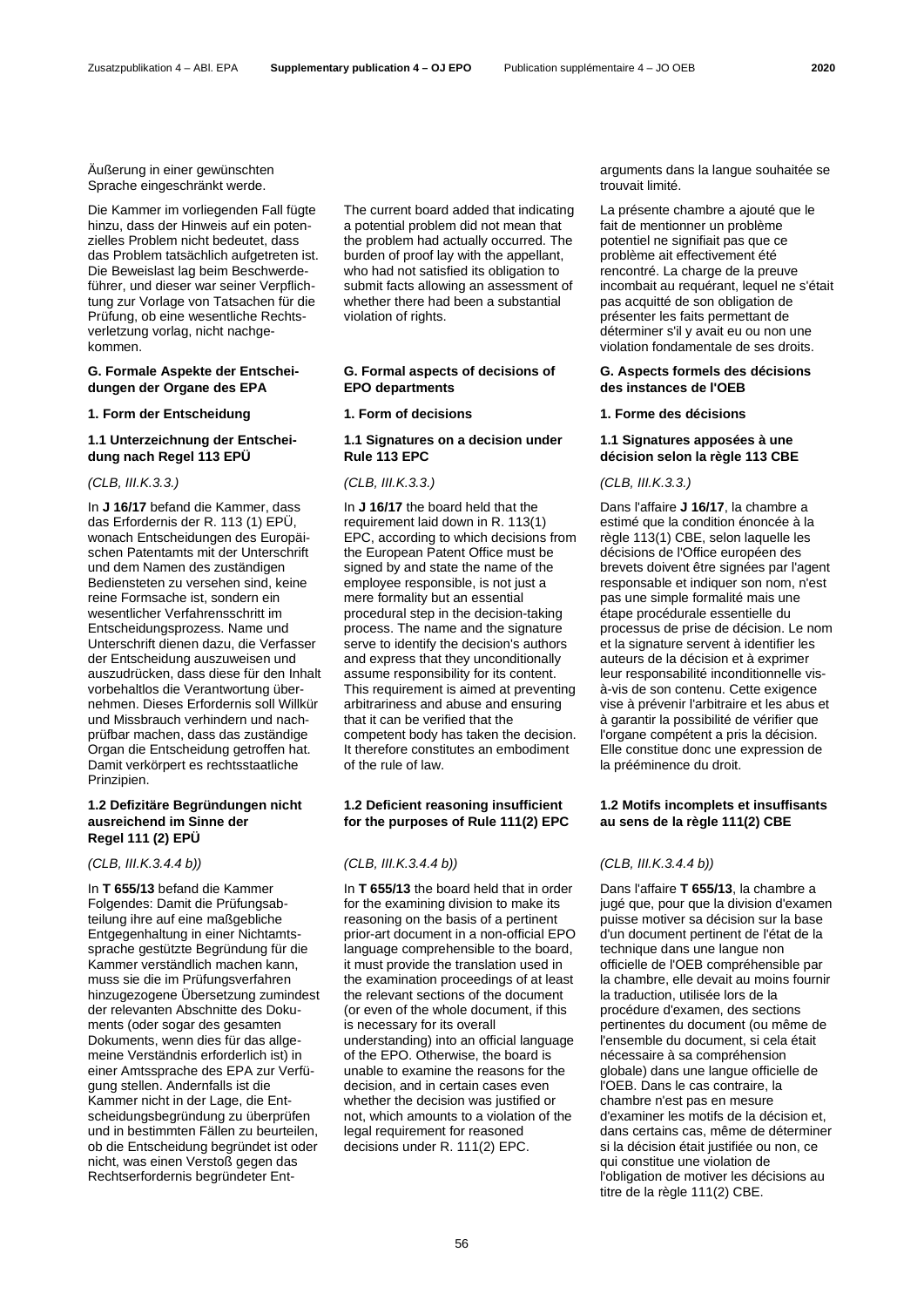scheidungen nach R. 111 (2) EPÜ darstellt.

# **H. Akteneinsicht, Europäisches Patentregister und Aussetzung des Verfahrens**

# **1. Aussetzung des Verfahrens nach Regel 14 (1) EPÜ**

Im Ex-parte-Verfahren **T 1473/13** wurden im Antrag des Beschwerdeführers auf Aussetzung des Verfahrens mehrere Verfassungsbeschwerden angeführt, die vor dem deutschen Bundesverfassungsgericht (BVerfG) anhängig waren und sich auf den Vorwurf eines unzureichenden Rechtsschutzes beim EPA gegen Entscheidungen der Beschwerdekammern stützten. Die Kammer verwies nachdrücklich auf den in J 2/14 erläuterten Zweck der R. 14 EPÜ, nämlich zu verhindern, dass ein unberechtigter Anmelder der Stellung eines potenziellen wahren Patentinhabers Schaden zufügt, indem er die Anmeldung ohne dessen Einverständnis ändert oder sogar zurücknimmt. Im vorliegenden Fall stellte die Kammer fest, dass ihre Befugnis, über eine Patentanmeldung zu entscheiden und insbesondere, sie zurückzuweisen – eine Befugnis, die durch eine künftige Entscheidung des Bundesverfassungsgerichts berührt werden könnte – auf dem Spiel stehe. Für die Kammer war nicht offensichtlich, dass Entscheidungen des Bundesverfassungsgerichts zu Verfassungsbeschwerden direkte Rechtsfolgen über die betroffenen Fälle hinaus haben würden. Unter Verweis auf eine der Verfassungsbeschwerden erläuterte die Kammer, dass der Beschwerdeführer in der vorliegenden Sache nicht dargelegt habe, warum und wie sich eine Entscheidung zu bestimmten Vorschriften des EPÜ, seiner Ausführungsordnung, der VOBK und der VOGBK auf andere Kammerentscheidungen mit Wirkung in Deutschland auswirken könnte. Das deutsche Zustimmungsgesetz zum EPÜ, das dessen Anwendung in Deutschland anordnet, und die möglichen Folgen einer Nichtigkeit dieses Gesetzes wurden weder in den Anträgen des Verfassungsklägers noch im Antrag des Beschwerdeführers auf Aussetzung des Verfahrens auch nur erwähnt. Allein aus diesen Gründen war der Antrag auf Aussetzung des Verfahrens zurückzuweisen. Die Kammer stellte zudem fest, dass der Beschwerdeführer keine Angaben zu möglichen Nachteilen gemacht hat, die ihm aus einer Entscheidung der Kammer im vorliegenden Fall entstehen könnten, wenn die

# **H. Inspection of files, European Patent Register and stay of proceedings**

# **1. Stay of proceedings under Rule 14(1) EPC**

In ex parte case **T 1473/13** the appellant's request for a stay of proceedings mentioned constitutional complaints pending before the German Federal Constitutional Court (FCC) on the basis of claimed insufficient judicial relief at the EPO against decisions of the boards of appeal. The board highlighted the purpose of R. 14 EPC as set out in J 2/14: "to prevent a nonentitled applicant from impairing the position of a potential true proprietor by amending or even withdrawing the application without the latter's consent". In the case in hand, the board stated that what was at stake was the power of the board to decide upon, in particular refuse, a patent application, a power that a future FCC judgment might have an impact on. For the board it was not obvious that any FCC decisions on the constitutional complaints would have direct legal implications beyond those cases concerned. With reference to one of the constitutional complaints, the board explained that the appellant in the case in hand had not stated why and how a ruling on certain provisions of the EPC, its Implementing Regulations, the RPBA and the RPEBA could impact on other board decisions with effect for Germany. Neither the complainant in the constitutional complaint in its requests nor the appellant in its request for stay of proceedings even mentioned the German Act of Assent to the EPC embodying the order to apply the EPC in Germany, and the possible consequences of the nullity of the Act. For these reasons alone, the board found the request seeking a stay of the proceedings must fail. It held that the appellant had also stated no possible disadvantage from a decision of the board in the case in hand in case of success of the constitutional complaints. The board held that in the absence of an established disadvantage for the appellant, the respective adverse consequences of staying or not staying the proceedings (i.e. the delay of the proceedings) could not be balanced. Consequently, the board held the request for a stay must be refused.

# **H. Inspection publique, Registre européen des brevets et suspension de la procédure**

### **1. Suspension de la procédure au titre de la règle 14(1) CBE**

### *(CLB, III.M.3., VII.1.2.) (CLB, III.M.3., VII.1.2.) (CLB, III.M.3., VII.1.2.)*

Dans l'affaire ex parte **T 1473/13**, le requérant avait demandé la suspension de la procédure par référence à des recours constitutionnels en instance devant la Cour constitutionnelle fédérale allemande qui faisait valoir l'insuffisance à l'OEB de voies de recours de nature juridictionnelle contre les décisions des chambres de recours. La chambre a souligné la finalité de la règle 14 CBE telle qu'exposée dans la décision J 2/14, à savoir empêcher un demandeur non habilité de compromettre la position d'un véritable titulaire potentiel en modifiant, ou même en retirant, la demande sans le consentement de ce dernier. La chambre a estimé que ce qui était en jeu dans la présente affaire était la compétence de la chambre pour statuer sur une demande de brevet, et en particulier pour rejeter une demande, compétence sur laquelle un futur arrêt de la Cour constitutionnelle fédérale allemande pourrait avoir une influence. Selon la chambre, il n'apparaissait pas à l'évidence qu'une des décisions de la Cour constitutionnelle fédérale allemande sur ces recours constitutionnels aurait des implications juridiques directes au-delà des affaires concernées. Se référant à l'un des recours constitutionnels, la chambre a expliqué qu'en l'occurrence, le requérant n'avait pas indiqué pourquoi et comment un arrêt relatif à certaines dispositions de la CBE, de son règlement d'exécution et des règlements de procédure des chambres de recours et de la Grande Chambre de recours pourrait avoir une incidence sur d'autres décisions des chambres avec effet en Allemagne. Ni les requêtes présentées dans le cadre du recours constitutionnel, ni la requête en suspension de la procédure présentée par le requérant dans le cadre de la présente affaire ne mentionnaient la loi allemande de ratification de la CBE ordonnant d'appliquer la CBE en Allemagne, pas plus que les conséquences possibles de la nullité de cette loi. Ces seuls motifs justifiaient selon la chambre le rejet de la requête en suspension de la procédure. En outre, le requérant n'avait pas non plus indiqué les désavantages possibles d'une décision de la chambre dans la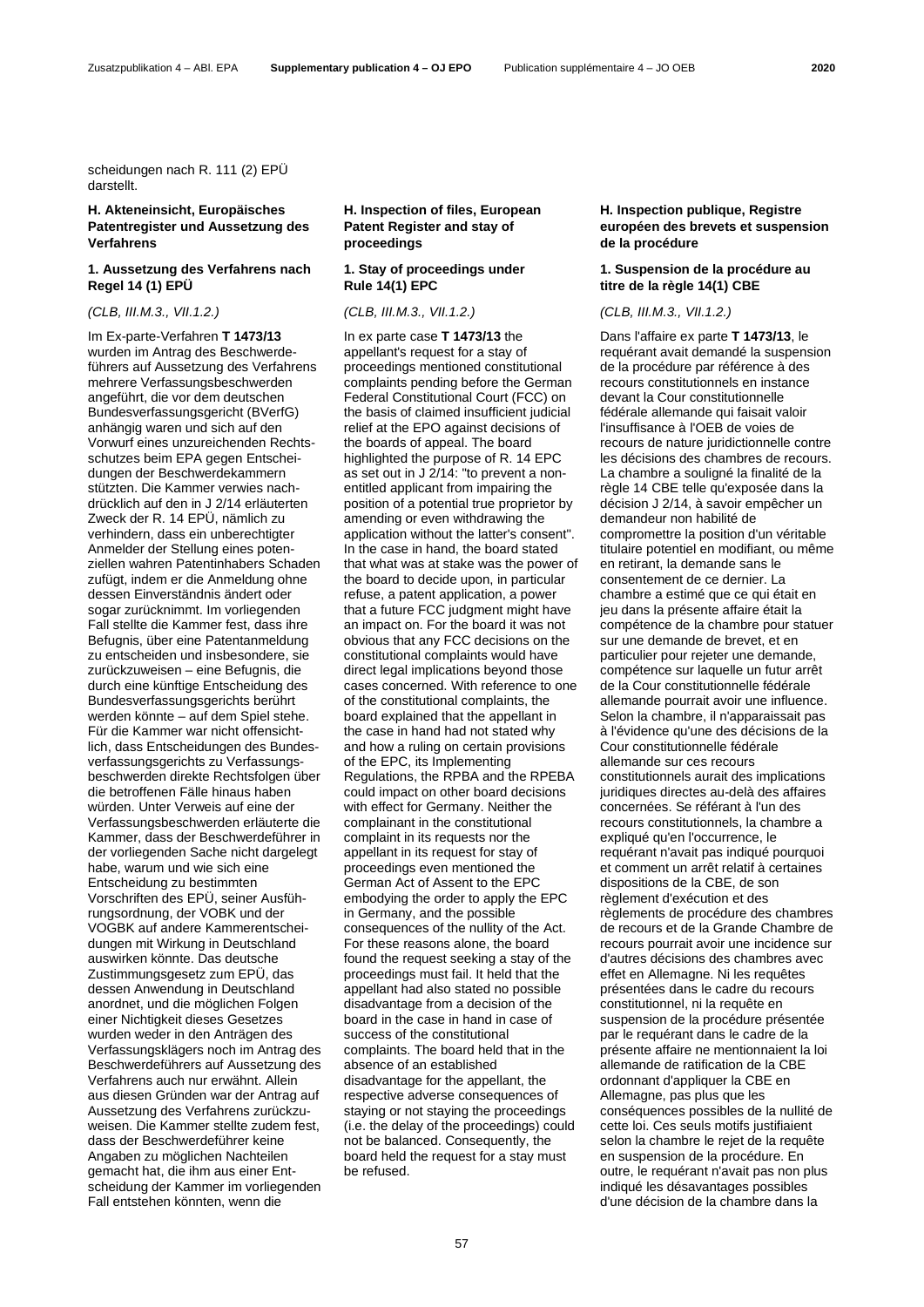Verfassungsbeschwerden erfolgreich wären. Es gebe also keinen erwiesenen Nachteil für den Beschwerdeführer, und somit könnten die negativen Folgen einer Aussetzung bzw. Nichtaussetzung des Verfahrens (d. h. der Verzögerung des Verfahrens) nicht abgewogen werden. Folglich befand sie, dass der Antrag auf Aussetzung zurückzuweisen sei.

# **2. Regel 14 (3) EPÜ 2. Rule 14(3) EPC 2. Règle 14(3) CBE**

### *(CLB, III.M.3.2.*) *(CLB, III.M.3.2.*) *(CLB, III.M.3.2.*)

In **J 4/17** stellte die Kammer fest, dass der Gesetzgeber es der Praxis und der Rechtsprechung überlassen hat zu definieren, unter welchen Umständen eine Ermessensentscheidung zur Festsetzung eines Zeitpunkts für die Verfahrensfortsetzung gerechtfertigt ist. Die Fortsetzung des Verfahrens beschränkt sich nicht auf Fälle von Verfahrensmissbrauch oder Verzögerungstaktiken. Die Möglichkeit, dass das EPA bei einer Aussetzung des Erteilungsverfahrens einen Zeitpunkt für dessen Fortsetzung festsetzt, deutet auf eine breitere Auslegung hin. Ein Anmelder kann seinen Antrag auf Fortsetzung jedoch nicht auf die Dauer des Vindikationsverfahrens stützen, wenn dieses maßgeblich durch sein Verhalten in die Länge gezogen wurde.

# **1.1 Nationales Verletzungsverfahren 1.1 National infringement**

In **T 1746/15** folgte die Kammer der Entscheidung T 1713/11, wonach es sich bei einer "Verletzungsklage" im Sinne des Art. 105 (1) a) EPÜ um ein Verfahren handelt, in dem festgestellt werden soll, ob ein Dritter in einem unter das Ausschlussrecht des Patentinhabers fallenden Bereich gewerblich aktiv ist. Die Kammer befand, dass das selbstständige Beweisverfahren (oder das Beweissicherungsverfahren, § 485 DE-ZPO), das mit Beschluss des Landgerichts Düsseldorf nach deutschem Recht gegen den Beschwerdegegner eingeleitet wurde, keine "Feststellung" einer Verletzung im Sinne der vorstehenden Ausführungen darstellt. Das selbstständige Beweisverfahren nach deutschem Recht ist mit einem "saisie"-Verfahren vergleichbar, z. B. dem Beschlagnahmeverfahren in Frankreich, das nicht als "Verletzungsverfahren" im Sinne des Art. 105 (1) a)

In **J 4/17** the board held that the legislator left it to practice and jurisprudence to define the circumstances that justify setting a date for resumption on a discretionary basis. Resumption of the proceedings is not limited to cases involving misuse or delaying tactics. The possibility that the EPO sets a date for resumption upon staying the proceedings for grant hints towards a broader construction. However an applicant cannot justify its request for resumption based on the length of the entitlement proceedings where this duration has been significantly caused by the applicant's procedural conduct.

### **I. Beitritt I. Intervention I. Intervention**

# **proceedings**

### *(CLB, III.P.1.3.) (CLB, III.P.1.3.) (CLB, III.P.1.3.)*

In **T 1746/15** the board followed T 1713/11, according to which "proceedings for infringement" pursuant to Art. 105(1)(a) EPC were "proceedings meant to establish whether a third party is commercially active in an area that falls within the patentee's right to exclude". The board held that the independent evidentiary proceedings under German law ("selbständiges Beweisverfahren" or "Beweissicherungsverfahren", § 485 DE-ZPO) initiated against the respondent by decision of the Landgericht Düsseldorf do not constitute the "establishment" of an infringement within the above meaning. The independent evidentiary proceedings under German law are comparable to "saisie" proceedings, e.g. "saisie-contrefaçon" in France, which are not regarded as "infringement proceedings" in terms of Art. 105(1)(a) EPC (T 1713/11 and T 305/08).

présente affaire en cas de succès des recours constitutionnels. La chambre a considéré qu'en l'absence de désavantage avéré pour le requérant, les conséquences négatives respectives d'une suspension ou d'une non-suspension de la procédure (à savoir le retard de la procédure) ne pouvaient pas être mises en balance. Elle a donc conclu que la requête en suspension de la procédure devait être rejetée.

Dans l'affaire **J 4/17**, la chambre a retenu que le législateur a laissé à la pratique et à la jurisprudence le soin de définir les circonstances qui justifient de fixer une date pour la reprise de la procédure sur une base discrétionnaire. La reprise de la procédure n'est pas limitée aux affaires marquées par des abus ou des manœuvres dilatoires. Le fait que l'OEB puisse, lorsqu'il suspend la procédure de délivrance, fixer une date pour la reprise de la procédure laisse entendre une interprétation plus large. Cependant, un demandeur ne peut pas justifier sa requête en reprise de la procédure en invoquant la longueur de l'action en revendication du droit à la demande lorsque la durée de cette procédure est en grande partie due à sa conduite.

### **1. Zulässigkeit 1. Admissibility 1. Admissibilité**

### **1.1 Action nationale en contrefaçon**

Dans l'affaire **T 1746/15**, la chambre a suivi la décision T 1713/11, selon laquelle une "action en contrefaçon" au sens de l'art. 105(1)a) CBE est une action visant à établir si un tiers est commercialement actif dans un domaine qui relève du droit exclusif conféré au titulaire du brevet. La chambre a estimé que la procédure probatoire indépendante telle que prévue dans le droit allemand ("selbständiges Beweisverfahren" ou "Beweissicherungsverfahren", § 485 DE-ZPO), qui avait été engagée contre l'intimé par décision du Landgericht de Düsseldorf, n'"établissait" pas de contrefaçon au sens précité. La procédure probatoire indépendante prévue dans le droit allemand est comparable à la procédure de "saisie", par exemple à la "saisie-contrefaçon" en France, qui n'est pas considérée comme une "action en contrefaçon" au sens de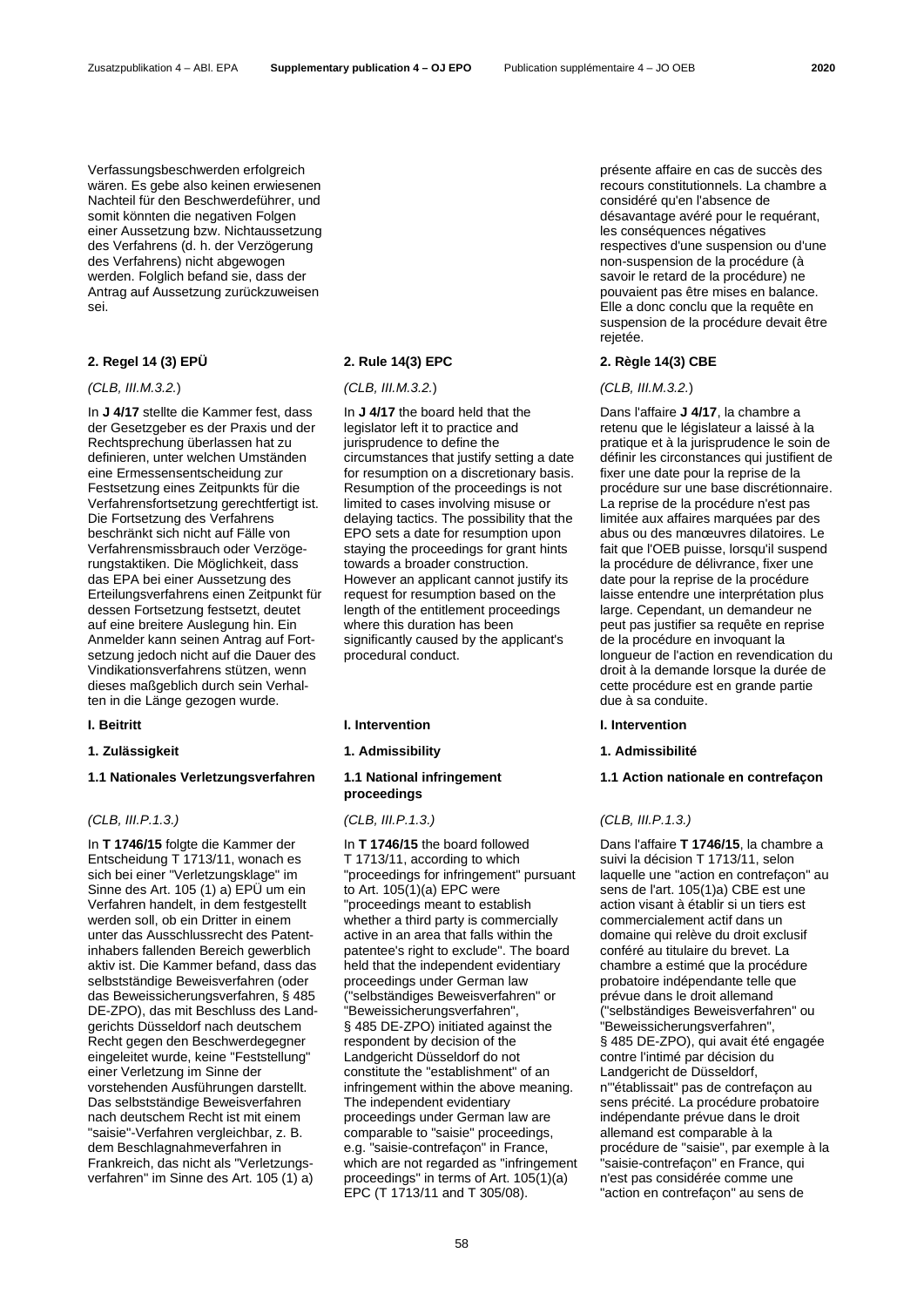### EPÜ zu betrachten ist (T 1713/11 und T 305/08).

In **T 439/17** hatte der Beschwerdeführer (Einsprechende) während des Einspruchsverfahrens seinen Beitritt erklärt und sich auf ein durch den Patentinhaber eingeleitetes deutsches Beweissicherungsverfahren nach § 485 DE-ZPO berufen. Während des anhängigen Beschwerdeverfahrens hatte der Patentinhaber dann eine ordnungsgemäße Verletzungsklage gegen den Einsprechenden erhoben, die sich auf das Ergebnis des Beweissicherungsverfahrens stützte. Der Beschwerdeführer machte geltend, dass die beiden Verfahren als eine einzige Klage im Sinne von Art. 105 EPÜ anzusehen seien, was durch § 493 DE-ZPO gestützt sei. Die Kammer wies diese Ansicht zurück. Aus § 493 DE-ZPO kann nicht abgeleitet werden, dass die beiden Verfahren als konsolidiert oder anderweitig verfahrensrechtlich verbunden anzusehen sind. Darüber hinaus muss die Zulässigkeit des Beitritts zum Zeitpunkt des Beitritts gegeben sein und kann nicht später rückwirkend (ex tunc) hergestellt werden. Zusammenfassend stellte die Kammer fest, dass ein Beweissicherungsverfahren und die anschließende Verletzungsklage im Hinblick auf die Anwendung von Art. 105 (1) a) EPÜ als zwei getrennte Verfahren zu betrachten sind. Im Ergebnis war der Beitritt vor der Einspruchsabteilung daher unzulässig.

In **T 280/15** stellte die Kammer fest, es unterliege keinem Zweifel, dass durch die Ankündigung der Nichtteilnahme des Beschwerdeführers an der mündlichen Verhandlung, die erst am Vorabend der Verhandlung um 18.23 Uhr einging, die Voraussetzungen für eine Kostenverteilung gegen ihn gemäß Art. 104 (1) EPÜ und Art. 16 (1) c) VOBK 2007 vorliegen. Durch diese verspätete Ankündigung sind dem Beschwerdegegner Kosten entstanden, die durch ein pflichtgemäßes Verhalten und die elementaren Gebote der Höflichkeit seitens des Beschwerdeführers hätten vermieden werden können, wie etwa die Reise- und Unterbringungskosten sowie die 12 Stunden Aufwandsentschädigung für die Vorbereitung des zugelassenen Vertreters. Außerdem hat der Beschwerdeführer durch dieses Verhalten, insbesondere auch durch den Umstand, dass er den Beschwerdegegner nicht direkt verständigt hat, dem Beschwerdegegner die Möglichkeit The appellant (opponent) in **T 439/17** had filed notice of intervention in the opposition proceedings, invoking evidence preservation proceedings in Germany

("Beweissicherungsverfahren", § 485 DE-ZPO) that the patent proprietor had instigated. The patent proprietor had then, based on those proceedings' outcome, duly initiated infringement proceedings against the opponent while the appeal proceedings were pending. The appellant had argued that the two sets of proceedings had to be seen as one within the meaning of Art. 105 EPC, alleging support for its view in Section 493 DE-ZPO. The board disagreed, finding that it could not be derived from the latter provision that they had to be considered consolidated or otherwise procedurally linked. Furthermore, an intervention had to be admissible at the time of the intervention and could not be made admissible retroactively. In short, the board held that evidence preservation and subsequent infringement proceedings had to be seen as separate when applying Art. 105(1)(a) EPC; consequently the intervention before the opposition division had been inadmissible.

### **J. Kostenverteilung J. Apportionment of costs J. Répartition des frais**

In **T 280/15** the board held there to be no doubt that, since the appellant's notice of non-attendance at the oral proceedings had been received only the evening before them at 18.23 hrs, the requirements under Art. 104(1) EPC and Art. 16(1)(c) RPBA 2007 for an apportionment of costs against him had been met. The late notice had caused the respondent to incur costs, such as travel and accommodation expenses and its professional representative's fee for 12 hours' preparation, which could have been avoided had the appellant conducted itself properly and observed the basic rules of courtesy. Moreover, the appellant's conduct, and particularly the fact that it had not informed the respondent direct, had prevented the respondent from limiting, if not avoiding, further costs for attending the oral proceedings. Ultimately the appellant's conduct in response to the board's negative preliminary opinion, expressed in a communication before the oral proceedings, also prejudiced the

### l'art. 105(1)a) CBE (T 1713/11 et T 305/08).

Dans l'affaire **T 439/17**, le requérant (opposant) avait présenté au cours de la procédure d'opposition une déclaration d'intervention, en invoquant une procédure probatoire engagée par le titulaire du brevet en Allemagne ("Beweissicherungsverfahren", § 485 DE-ZPO). Au cours de la procédure de recours en instance, le titulaire du brevet a ensuite introduit à l'encontre de l'opposant une action en contrefaçon en bonne et due forme fondée sur les conclusions de la procédure probatoire. Le requérant a fait valoir que les deux procédures devaient être considérées comme une seule action au sens de l'art. 105 CBE, ce qui trouvait selon lui un fondement dans l'article 493 DE-ZPO. La chambre ne s'est pas ralliée à ce point de vue. Il ne ressort pas de l'article 493 DE-ZPO que les deux procédures doivent être considérées comme jointes ou liées d'une quelconque manière en droit procédural. En outre, l'intervention doit être recevable à la date à laquelle elle a lieu : autrement dit, la recevabilité de l'intervention ne saurait être établie à une date ultérieure avec effet rétroactif (ex tunc). En résumé, la chambre a estimé que la procédure probatoire et l'action en contrefaçon subséquente doivent être considérées comme deux procédures distinctes eu égard à l'application de l'art. 105(1)a) CBE. L'intervention devant la division d'opposition était donc irrecevable.

### *(CLB, III.R.2.) (CLB, III.R.2.) (CLB, III.R.2.)*

Dans l'affaire **T 280/15**, la chambre a estimé que comme le requérant avait annoncé seulement la veille de la procédure orale, à 18 h 23, qu'il ne participerait pas à celle-ci, il ne faisait aucun doute que les conditions d'une répartition des frais en sa défaveur étaient remplies, conformément à l'art. 104(1) CBE et à l'art. 16(1)c) RPCR 2007. Cette annonce tardive avait engendré des frais pour l'intimé, notamment des frais de voyage et d'hébergement, ainsi que douze heures de frais de représentation pour la préparation de son mandataire agréé ; lesdits frais auraient pu être évités si le requérant s'était comporté selon les règles élémentaires de la politesse, comme il était tenu de le faire. De plus, le comportement du requérant, en particulier le fait qu'il n'ait pas prévenu directement l'intimé de sa non-comparution, avait privé l'intimé de la possibilité d'éviter, ou du moins de limiter, les frais supplémentaires liés à sa propre participation à la procédure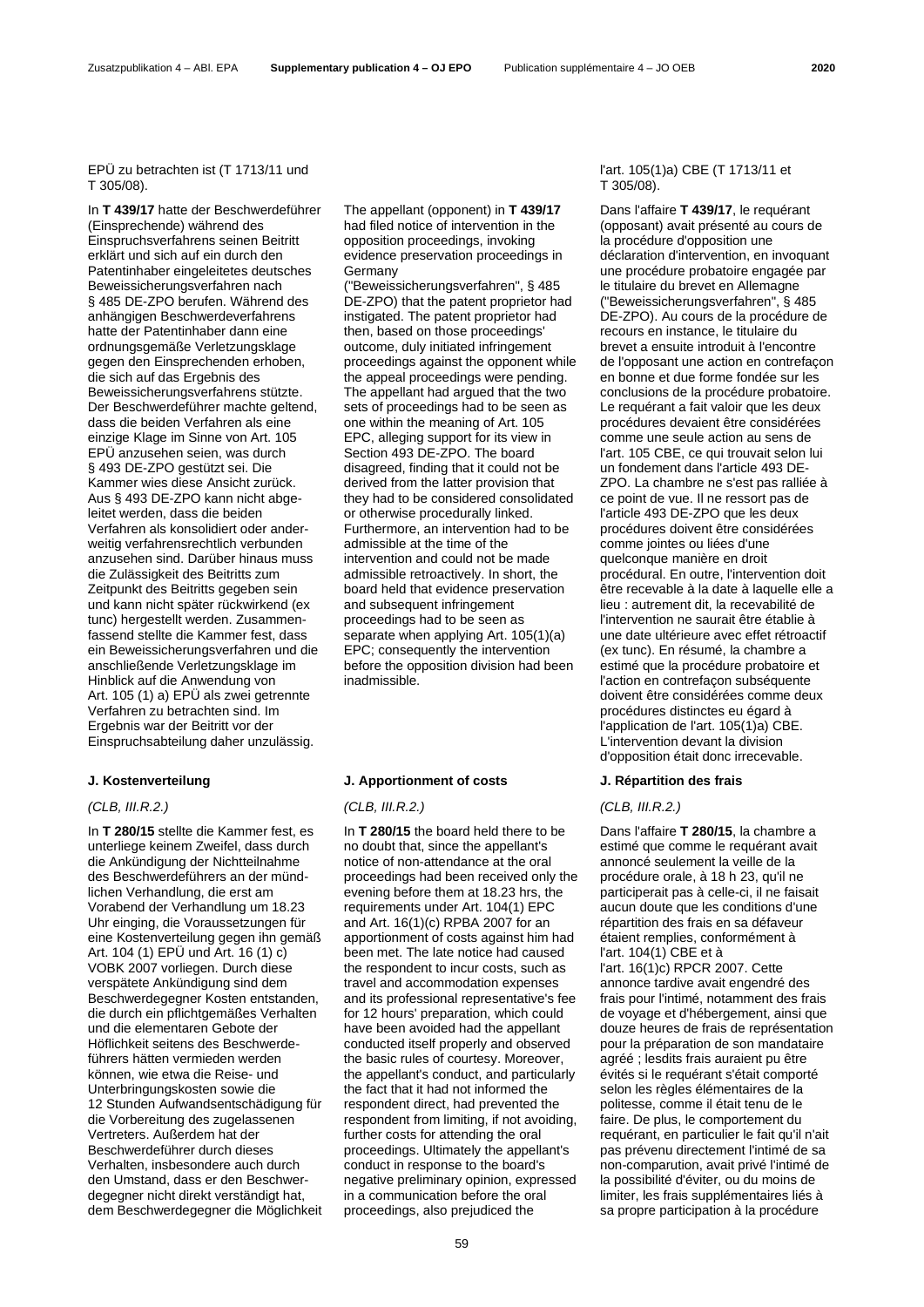genommen, weitere Kosten für seine Teilnahme an der mündlichen Verhandlung zu verringern, wenn nicht zu vermeiden. Das Verhalten des Beschwerdeführers angesichts der vorläufigen negativen Meinung der Kammer, die sie in dem der mündlichen Verhandlung vorausgegangenen Bescheid geäußert hat, beeinträchtigte letztendlich auch den effizienten Ablauf der Durchführung der mündlichen Verhandlung durch die Kammer. Wäre die Kammer über die Abwesenheit des Beschwerdeführers früher informiert gewesen, bestünde auch kein Grund, eine mündliche Verhandlung abzuhalten und vier Dolmetscher zu engagieren. So wurden die von dem Beschwerdegegner für die Verhandlung beantragten Dolmetscher ebenso wegen der Anwesenheit des Beschwerdeführers auf Kosten des Amtes bestellt, mussten aber nun die mündliche Verhandlung unverrichteter Dinge verlassen.

In **T 2313/15** beantragte der Beschwerdegegner (Einsprechende) für den Fall der Zurückverweisung der Angelegenheit an die erste Instanz eine Kostenauferlegung. Die Kammer entschied, die Sache zurückzuverweisen, ordnete aber keine andere Kostenverteilung gemäß Art. 104 (1) EPÜ an. Die Kammer befand, dass der Patentinhaber im Verfahren vor der Einspruchsabteilung alle vom Einsprechenden vorgebrachten Einwände in der Erwiderung auf die Einspruchsschrift behandelt hatte. Dass er dies nur mit Argumenten tat und weder Hilfsanträge einreichte noch eine mündliche Verhandlung beantragte, sei als legitime Verteidigung gegen einen Einspruch anzusehen, auch wenn er damit das kalkulierte Risiko einer sofortigen abschlägigen Entscheidung einging. Der Patentinhaber hatte demnach keine besondere Verpflichtung, eine mündliche Verhandlung vor der Einspruchsabteilung zu beantragen. Sein Recht auf Beschwerde oder Einreichung weiterer Anträge im Beschwerdeverfahren wurde allein dadurch, dass er keine mündliche Verhandlung beantragt hatte, nicht beeinträchtigt. Die Kammer sah keine rechtliche Grundlage für die implizite Behauptung des Beschwerdegegners, dass die Rechte des Patentinhabers im Beschwerdeverfahren in irgendeiner Weise stärker eingeschränkt seien, weil er keine mündliche Verhandlung beantragt hatte. Auch hielt die Kammer es nicht für billig, dem Patentinhaber anzulasten, dass die Einspruchsabteilung anhand nur eines von mehreren vorgebrachten Punkten und ohne Ladung zur mündlichen Verhandlung über den Fall entschieden hatte (wozu

efficient conduct of the oral proceedings by the board. Had the board known sooner of the appellant's absence. there would have been no reason to hold oral proceedings and engage four interpreters; the interpreters requested by the respondent had also been ordered, at the Office's expense, because of the appellant's attendance, but had then had to leave the oral proceedings without interpreting anything.

In **T 2313/15** the respondent (opponent) requested an award of costs in the event that the case was remitted to the department of first instance. The board decided to remit the case but not to order a different apportionment of costs pursuant to Art. 104(1) EPC. The board noted that the patent proprietor in the proceedings before the opposition division had dealt with all the objections raised by the opponent in the reply to the notice of opposition. That it did so only by argument, without submitting auxiliary requests and without requesting oral proceedings, was a legitimate defence against an opposition, though it ran the calculated risk of an immediate adverse decision. Thus, the patent proprietor had no particular obligation to request oral proceedings before the opposition division. Its right to appeal or to file further requests on appeal was not affected by the mere fact that it did not request oral proceedings. The board failed to see any legal basis for the implied assertion of the respondent that the rights of the patent proprietor in the appeal proceedings were somehow more restricted because it had not requested oral proceedings. Nor did the board consider it equitable to impute to the patent proprietor the fact that the opposition division had chosen to decide the case on the basis of only one of the various issues raised and without summoning to oral proceedings (and was within its rights to do so). Likewise, the decision to remit the case upon appeal in accordance with common practice could also not be imputed to the successful appellant (patent proprietor). Finally, the fact that upon appeal the appellant argued only

orale. Le comportement du requérant eu égard à l'avis préliminaire négatif de la chambre, présenté dans la notification émise en amont de la procédure orale, avait par ailleurs nui au bon déroulement de la procédure orale organisée par la chambre. Si la chambre avait été informée plus tôt de la non-comparution du requérant, elle n'aurait eu aucune raison de maintenir la procédure orale ni de faire appel à quatre interprètes. En effet, les interprètes ont été engagés pour la procédure orale à la demande de l'intimé mais également en raison de la présence du requérant, et ce aux frais de l'Office, et ils sont repartis sans avoir été mis à contribution.

Dans l'affaire **T 2313/15**, l'intimé (opposant) avait demandé qu'il soit procédé à une répartition nouvelle des frais en cas de renvoi de l'affaire à l'instance du premier degré. La chambre a décidé de renvoyer l'affaire, mais n'a pas arrêté de répartition différente des frais au titre de l'art. 104(1) CBE. La chambre a noté que, lors de la procédure devant la division d'opposition, le titulaire du brevet avait traité dans sa réponse à l'acte d'opposition toutes les objections soulevées par l'opposant. À cette fin, le titulaire du brevet avait fait le choix de présenter uniquement des arguments, mais pas de requête subsidiaire ni de requête en procédure orale. Une telle approche constitue un moyen de défense légitime contre une opposition, bien que le titulaire du brevet coure alors un risque calculé de subir une décision défavorable immédiate. Le titulaire du brevet n'est ainsi pas spécifiquement tenu de demander une procédure orale devant la division d'opposition. Le simple fait qu'il ne sollicite pas de procédure orale à cette étape de la procédure n'affecte en rien son droit de former un recours ou de déposer de nouvelles requêtes au stade du recours. Pour la chambre, il n'y a aucune base juridique à l'allégation implicite de l'intimé selon laquelle les droits du titulaire du brevet dans la procédure de recours seraient d'une quelconque manière limités en raison de sa décision de ne pas avoir sollicité la tenue d'une procédure orale. La chambre n'a pas non plus jugé équitable d'imputer au titulaire du brevet le fait que la division d'opposition ait choisi de trancher l'affaire sur la base d'une seule des différentes